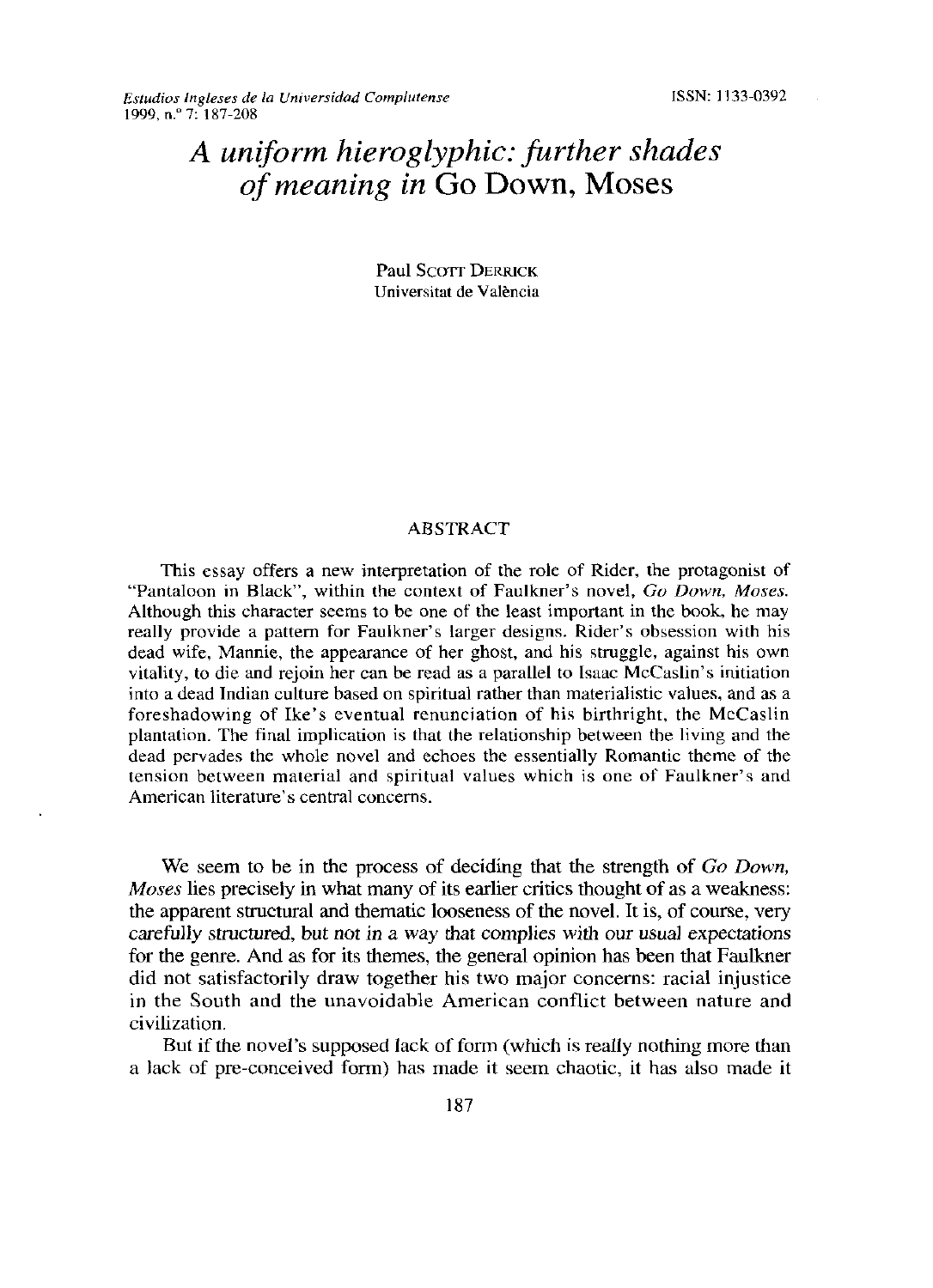function effectively as a field of disorganized stimuli, like an abstract painting, from which the perceiver must actively construct a system of coherence or meaning. The richness of the book lies in its powerful lyrical ambiguity. Its wealth of detail and complexity can accommodate any number of alternative explanations.

In this sense, *Go Down, Moses* is another one of those magnificent cultural Rorschach tests that characterize the art of our century. Since artifacts like *The Waste Land*, or the paintings of Pollock or Rothko or DeKooning, or *Gravity's Rainbow* do not offer us a version of the world that we have been prepared to see and understand, we tend to project, at least initially, our own comprehensible version of the world onto them. Nothing is more comforting than the belief that one is right.

On the other hand though, it may be the real purpose of such works to show that we are wrong, to point out the inadequacy of our commonly-held systems of understanding, and encourage us to practice creating different models. Thus, as we gradually learn to appreciate the extended unity of a novel like *Go Down, Moses*, we are, at the same time, learning to revise our concept of what unity itself may be.

This kind of artwork induces us to question our basic assumptions about how we think our reality and, as a consequence, to re-evaluate and re-form our relationsbip witb thinking itself Altemative explanations of *Go Down, Moses* are not necessarily mutually exclusive, just as alternative ways of interpreting and interacting with the world can and do exist side by side although such a co-existence is usually intolerable, and almost inevitably leads to some form of conflict and destruction. Maybe, however, the ultimate function of art (if it can be thought of as functional) is to give us the chance to discover, peacefully and creatively, the most advantageous way, or ways, to interpret and interact with the world.

I have been trying to argue that the phenomenon we know as Romanticism should be understood in these terms, as what Thomas Pynchon would probably call a historical switching-point. But human nature, history, are imprecise and messy. Because we are not machines, changes don't just happen neatly and instantaneously. Our culture is still on the cusp, and its momentum in the balance. In his criticism of the destructive forces inherent in Occidental civilization, William Faulkner follows a course initiated by the Romantics. I would propose that, in effect, the deepest theme of *Go Down, Moses* is the conflict between two orientations, between the tendency of a well-established cultural paradigm to continue and the essentially subversive drive to abandon it and discover a more promising altemative.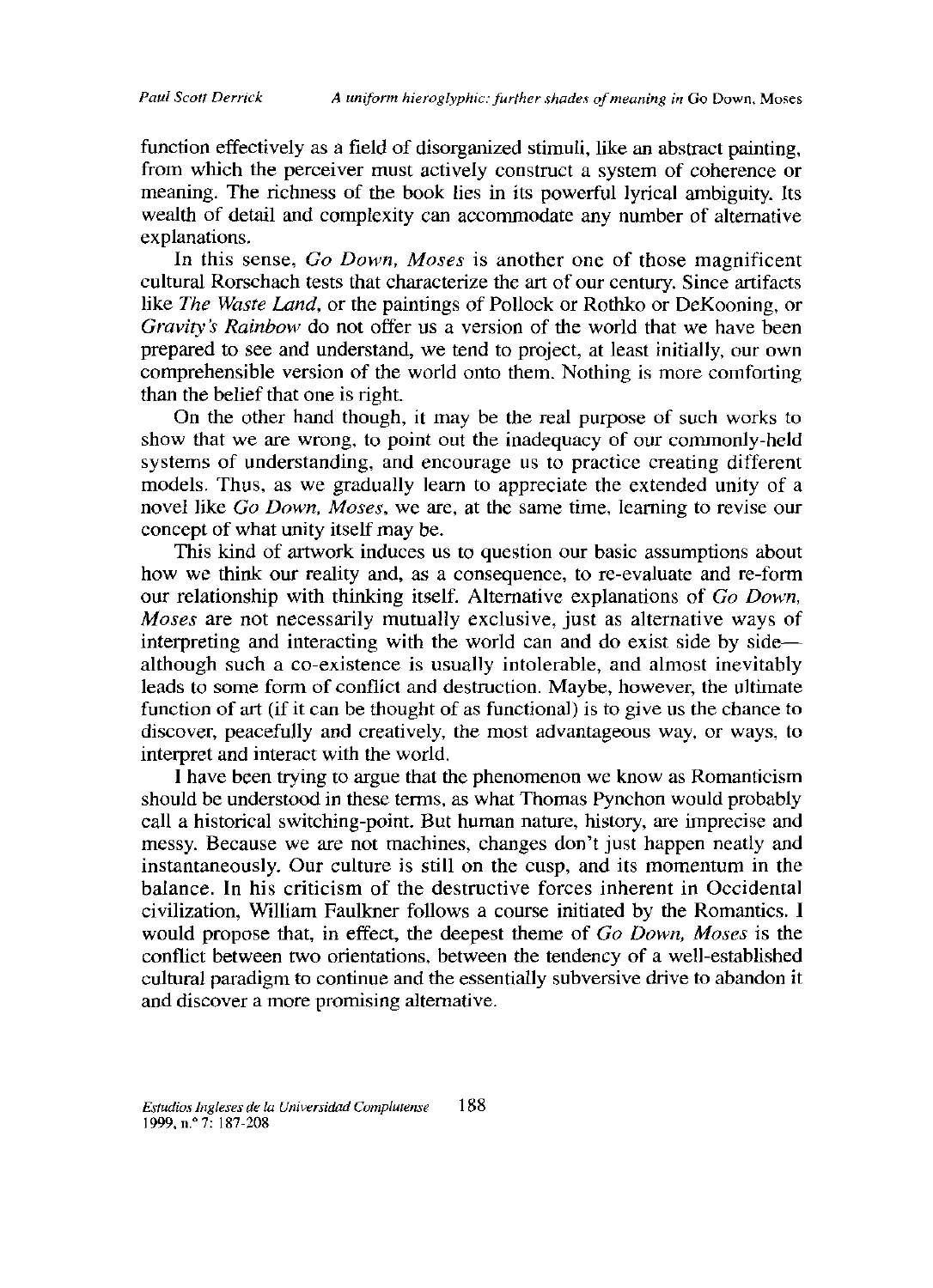**1.**

We might begin the effort to make this theme more apprehensible by taking a closer look at "Pantaloon in Black", a story which has generally been considered one of the weakest points in the book. Many critics choose simply to ignore it, while those who don't do so usually attempt to justify its inclusion in the novel on either racial or emotional grounds <sup>1</sup>. I have previously argued that what appears to be this story's principal problem, the fact that Rider does not belong to the McCaslin/Beauchamp family, can actually be used to explain its place in the book (Derrick 1995:  $169-70$ ).

"Pantaloon in Black" can be read as a counterpoint to the theme of tacit mutual understanding between the races —the code— that Faulkner examines in the relations among the descendants of L. Q. C. McCaslin. In contrast to the deep and complex sympathy we see between Lucas and Roth in "The Fire and the Hearth", Rider's story debouches into violence, an ever-present possibility in the South, *because* he is excluded from the family, and therefore from the code.

Faulkner even seems to vindicate this essentially negative role for Rider through the figure of Samuel Worsham Beauchamp in the story that gives the novel its name. There are interesting similarities between them. Both are parentless; Rider is brought up by his aunt and uncle, Samuel by his grandparents, Lucas and Molly. Both are rowdy and rebellious young men, early involved in gambling and fighting.

We never learn what family Rider belongs to, nor what his real name is. His aunt called him "Spoot" when he was a child, before his work mates began to call him "Rider". But because he falls in love with Mannie, he wants only to be assimilated into the society that the "family" represents, as his emulation of Lucas and Molly's fire on the hearth implies. Samuel, on the other hand, has a well-decumented family bistory. Importantly however, be was living in Chicago under an alias. He abandons his identity, his accent, and the South itself, and emulates the lifestyle of a northern gangster.

It must be significant that both of these characters are alienated. Although for different reasons, both of them lose their names. Both of them are cut off from their origins. And both of them meet only incomprehension from the whites they come in contact with. What a contrast with the ingrained consciousness of history that Lucas enjoys, the keen pride he takes in his genealogy, his sense of self, and his longevity.

From this perspective, "Pantaloon in Black" would be negatively linked to the rest of the novel. Rider has his place in its scheme by contrast. Precisely because he is not a member —and, with Mannie's death, cannot become a member of the problematic bi-racial family of the South, he becomes a victim of the most hateful and destructive potential of a racist society.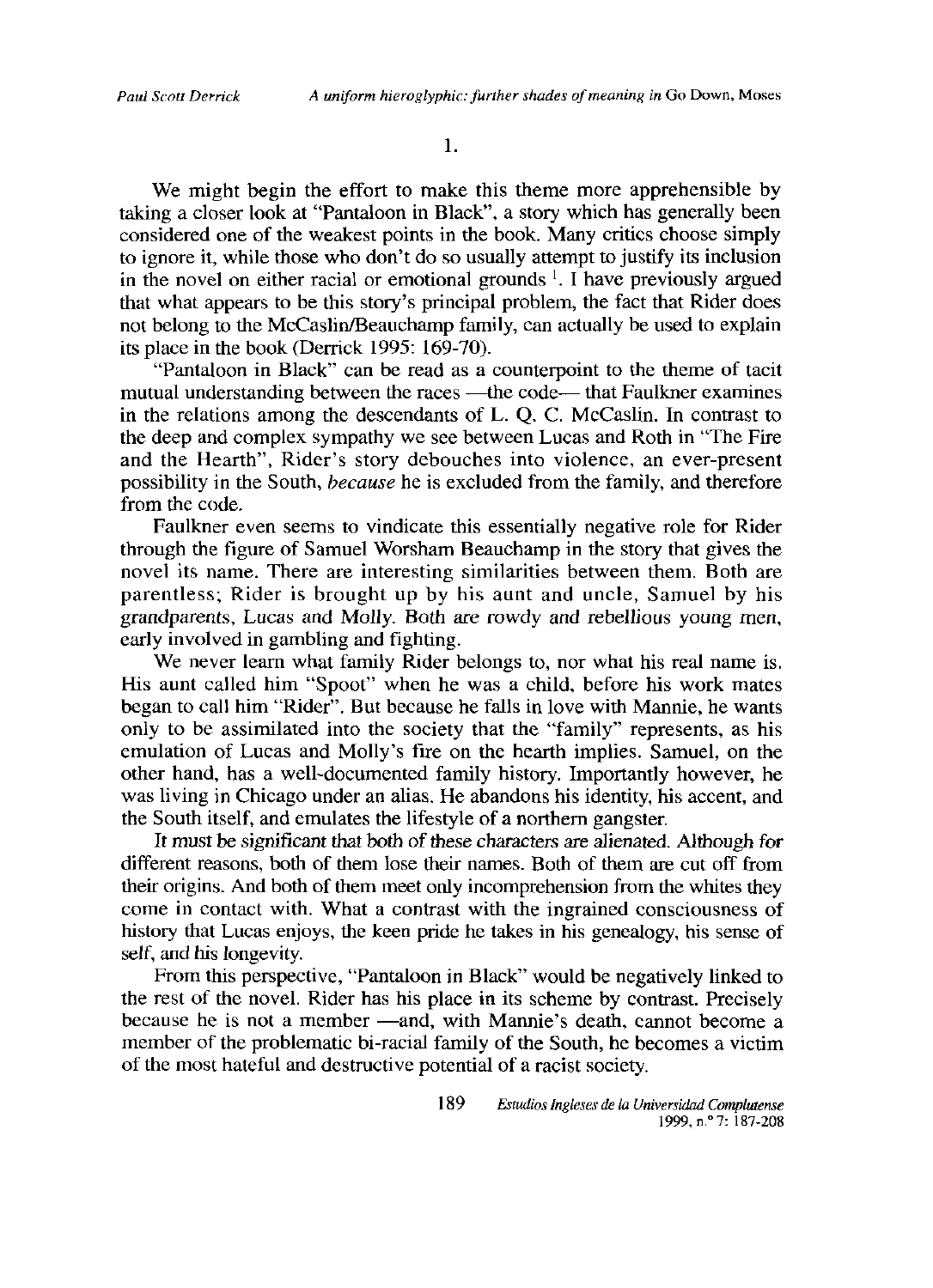But I also find several drawbacks to this approach. In the first place, Rider is not a hardened criminal like Samuel Worsham Beauchamp. His love for Mannie has redeemed him, and makes him more sympathetic in our eyes. In the second place, although the whites in his environment do not understand him, we, the readers, certainly should, since we are given access to his thoughts and emotions. And in the third place, this reading has nothing to do with the book's other main theme of life in the wilderness.

The question to ask, then, is whether there could be a deeper sense of unity that would draw the story more intimately into the texture of Faulkner's intentions. Could there be another dimension to "Pantaloon in Black", one that would account for these drawbacks and, at the same time, cast it as a positive, rather than a negative element in the overall scheme of the book?

2.

"Over the Mountains Of the Moon. Down the Valley of the Shadow, Ride, beldly ride," The shade replied,— "If you seek for Eldorado!"

Since we read the story through the same lenses we use to perceive the world, we tend to pass over what may be its most important component: the appearance of Mannie's ghost. Solidly rooted in our "Western (EuroAmerican ethnocentric) rationalism" (Wall 1991-2: 152), we have been subliminally trained either to explain away or to ignore all such paranormal phenomena. It must, we suppose, be an illusion, or, more vaguely, a materialized projection of Rider's deep desire to see his wife. The episode makes us feel uneasy, and we prefer to focus on other aspects of the narrative.

I propose, however, that the motive source (or the soul) of the story is precisely here, and that all of its other aspects stem from this central event. We will not properly apprehend its meaning unless we can take this apparition seriously. Our pre-determined response may be to doubt the existence of ghosts, but it seems quite clear that the reader is not intended to question whether this ghost is "real" or not. Certainly, the other members of the black community give credence to the idea that the dead return to walk the earth. And while it could be argued that the very warning they give him prepares Rider's mind for the projection of a fantasy, Faulkner dispeis any deubt by previding us witb a witness who is immune to the effects of suggestion: Rider's dog. As they stand in the dusk-filled cabin where Rider is hoping (and probably fearing) to find his wife again, the dog suddenly leaves him: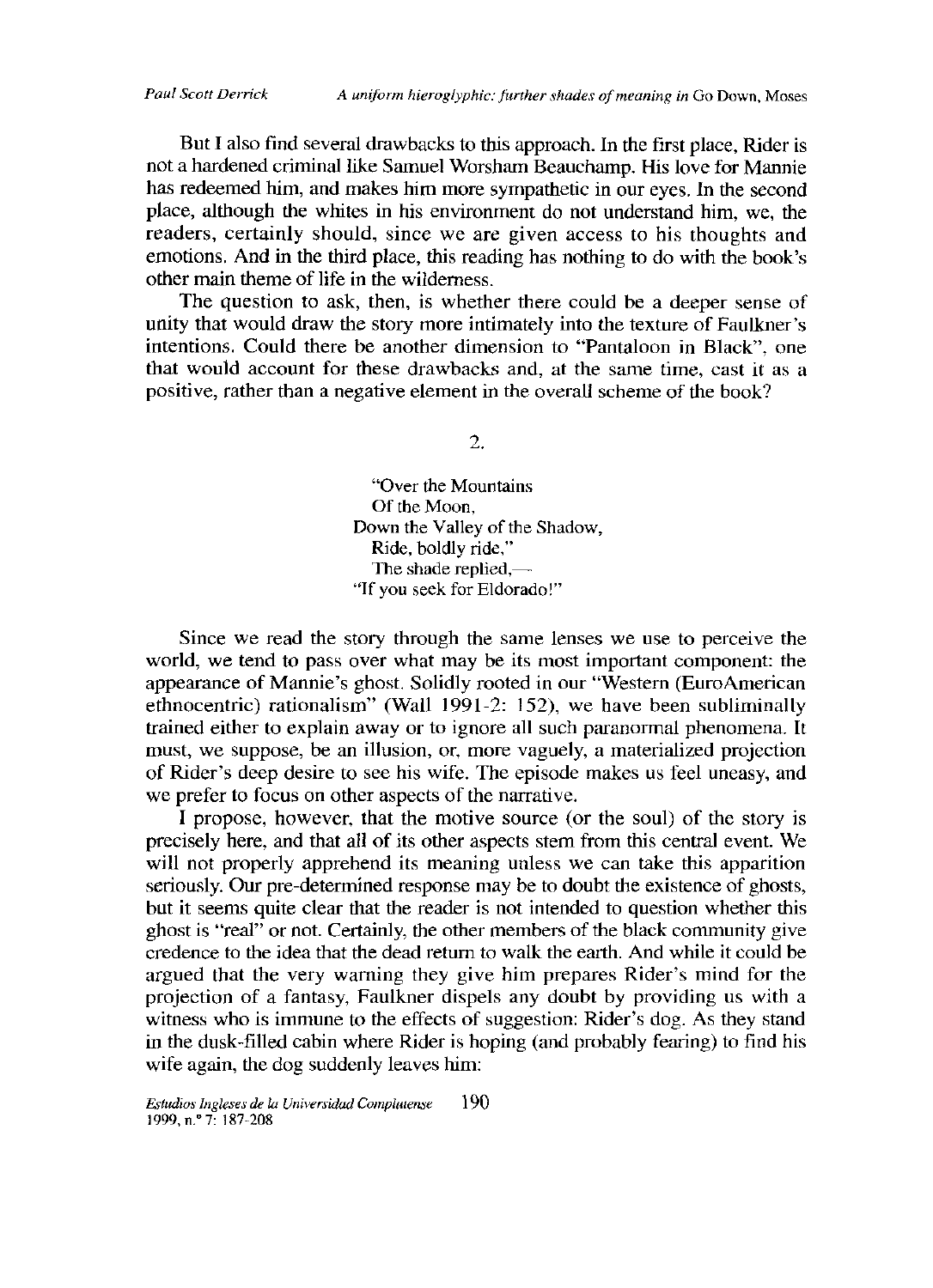The light pressure went off his flank; he heard the click and hiss of its claws on the wooden floor as it surged away and he thought at first that it was fleeing. But it stopped just outside the front door, where he could see it now, and the upfling of its head as the howl began, and then he saw her too. (Faulkner 1973: 140)

In effect, the story is asking us to overcome our cultural biases and change our mind about ghosts. If we can alter our perspective, and understand "Pantaloon in Black" from the standpoint of a culture that accepts the existence of spirits, tben it acquires botb a deeper psycbolegical richness and an additional layer of significance.

It is not simply that Rider is trying to escape from an overwhelming sense of grief and pain that he cannot rightly express. He does want to escape; but, once he encounters Mannie's ghost, he wants to escape from life in order to join her spirit in death  $\sim$ or, as Faulkner would probably prefer for us to begin to think of it, in another dimension of existence. In this sense, the description of Rider's reaction when she begins to fade should be taken literally:

"Wait," he said, talking as sweet as he had ever heard his voice speak to a woman: "Den lemme go wid you, honey." But she was going. She was going fast now, he could actually feel between them the insuperable barrier of that very strength which could handle alone a log which would have taken any two other men to handle, of the blood and bone and flesh too strong, invincible for life, having learned  $[...]$  how tough  $[...]$  the will of that bone and flesh to remain alive, actually was. (Faulkner 1973: 140-1)

Rider's body, his exuberant physical strength, has now become an "insuperable barrier" between him and his wife. Her ghost has set him in motion, and the rest of the story details his attempts to go with her, the battle between his desire to die and "the will of that bone and flesh to remain alive".

By bringing out this aspect of "Pantaloon in Black", I think we can manage to locate it properly within the thematic scheme of *Go Down, Moses*. This reading places the story on the mysterious borderline between the world of the living and world of the dead —that is, between the material and spiritual worlds.

As if to acknowledge that "Pantaloon in Black" will inhabit that ambiguous region where life and death interpenetrate, Faulkner begins the narrative with Rider standing on the brink of Mannie's grave. Does this brink announce the metaphysical borderline that he will precariously "ride" from this moment to the end? In any case, when he finishes his frenetic shoveling, the aspect of the grave, as the narrator describes it, acts as a memento of the constant pressure the dead exert on life: " $[$ ...] the mound seemed to be rising of its own volition, not built up from above but thrusting visibly upward out of the earth itself  $[...]$ " (Faulkner 1973: 135).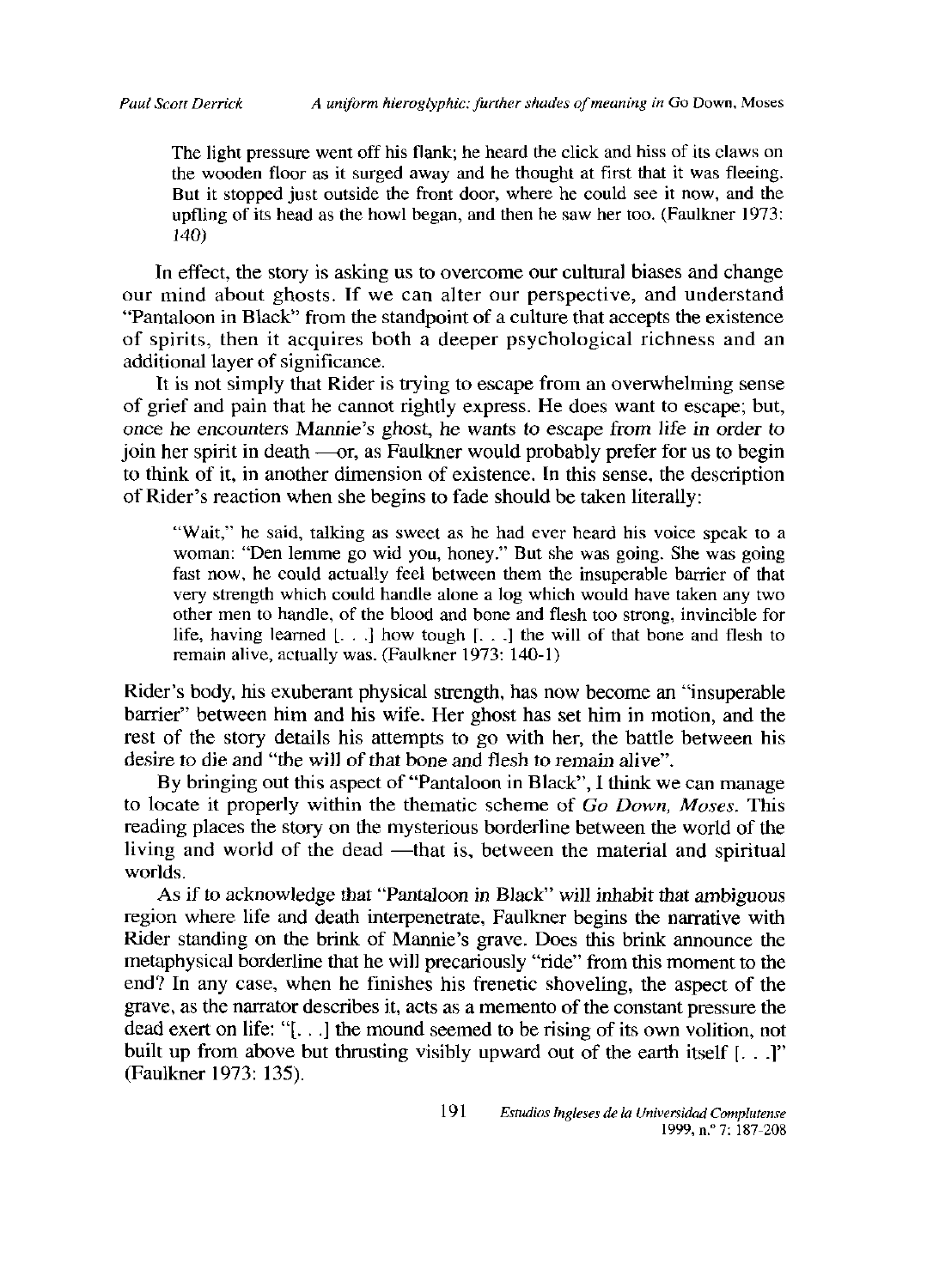This single image points to the fundamental mystery of death and regeneration that the dominant rationalistic strain of Occidental culture simply cannot accommodate. For it not only prepares for the apparition, later, of Mannie's ghost, the image also, and more immediately, suggests the appearance of new life out of death. I would not claim that it was Faulkner's intention here, but the echoes of Whitman's epic song of the spiritual cycle of life and death are impossible to ignore at this point.

In a much more abstruse reading of the story, Richard C. Moreland focuses on the phrases that immediately follow in the same description, where the narrative voice says that the grave

resembled any other marked off without order about the barren plot by shards of pottery and broken bottles and other objects insignificant to sight but actually of a profound meaning and fatal to touch, which no white man could have read. (Faulkner 1973: 135)

Moreland claims that, with these words, Faulkner "acknowledges his own writing's predicament", that he "will be writing at the edge of what a white man could see of recognizable order and meaning in Rider's attempts to articulate his loss in the available social forms" (Moreland 1990: 171-2). Faulkner is, indeed, writing on an edge of recognizable order and meaning, but I don't think it is precisely this one.

I hope I have shown, in the first place, that Rider is hardly attempting "to articulate his loss in the available social forms". His problem is not to express his grief. His dilemma is created by the depth of his emotional need, which sets his desire to join Mannie (i.e., to die) at war with his tremendous physical will to live. All of his following actions in the story are explainable in this light. He lifts the huge log at the lumber camp not to lose himself in work, but because he hopes that it will kill him —a possibility that is reflected in the comments of one of his fellow workers (Faulkner 1973: 146). He next gets drunk on corn whiskey because he believes it can help him to overcome his own "invincible" metabolism. This is why he mutters those apparently senseless words when he takes the first drink: "'Hah!' he said. "Dat's right. Try me. Try me, big boy. Ah gots something hyar now dat kin whup you." (Faulkner 1973: 147). And he rails against God to his aunt with the same hope in mind.

An argument such as Moreland's, which suggests that Rider is unable to come to terms with his grief because he has been excluded from the various (white) discourses of power, is not really satisfactory, and probably misses the mark. When the critics assume that Rider is inarticulate —implying, at the same time, that he is incapable of deep thought—aren't they really betraying some kind of hidden cultural bias of their own? When his aunt encourages him to pray to God for help, his answer frames in words the kind of reasonable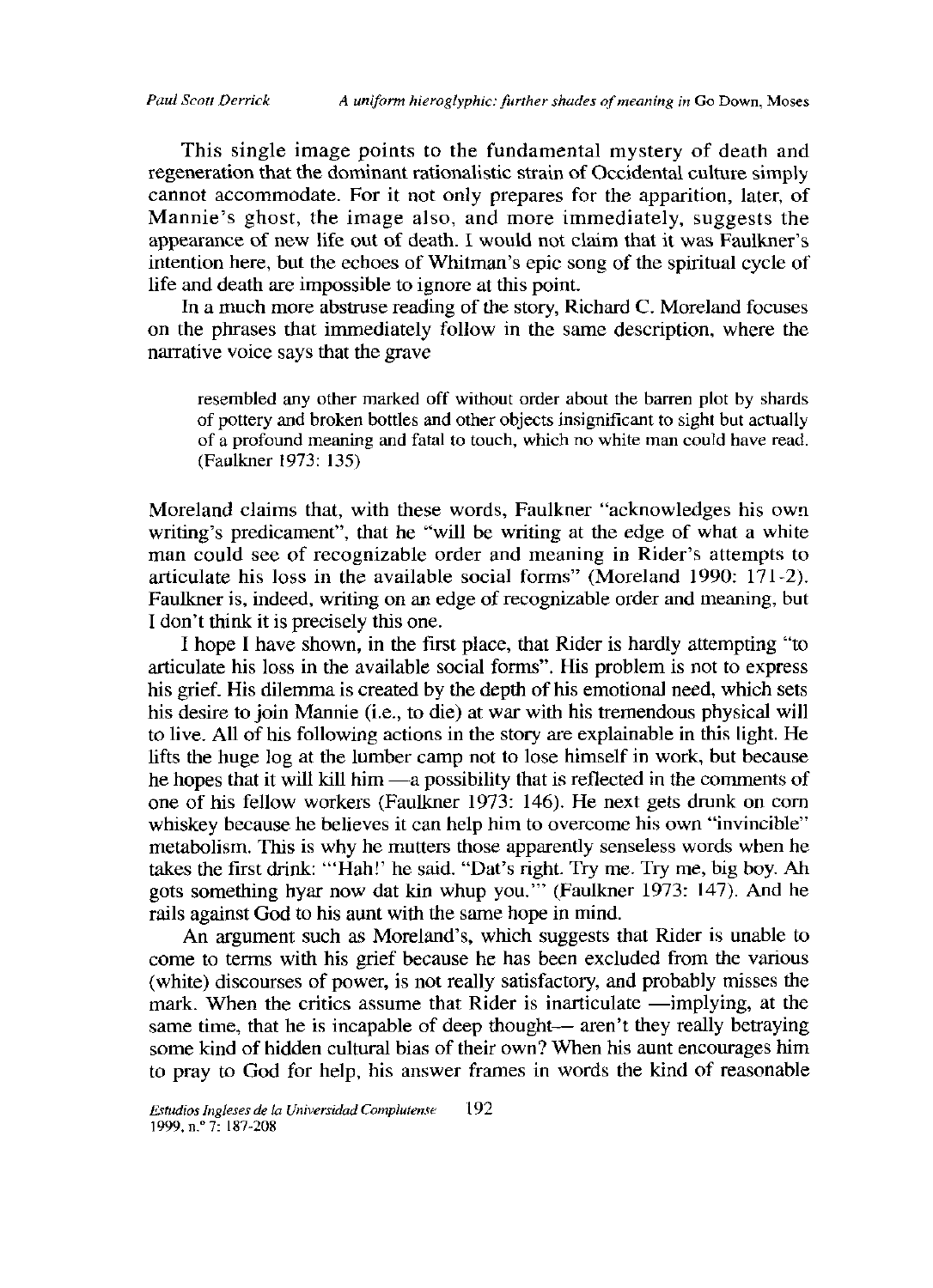doubt that all of us have had about the dogma of religion, but that few of us would ever be able to express so succinctly: "Efn He God, Ah don't needs to tole Him. Efn He God, He awready know hit. Awright. Hyar Ah is. Leff Him come down hyar and do me some good" (Faulkner 1973: 150).

No, Rider is not inarticulate. It's just that articulate, rational language cannot adequately express what he feels. And what he feels has pushed him, literally, to the edge of the grave. He finally realizes that, with nothing more than the aid of moonshine whiskey, he cannot defeat his enemy, and kill himself. This is when he decides to murder Birdsong<sup>2</sup>.

Now it is interesting to notice that, in the matter of this crime, Rider is acting on the basis of his knowledge of the behavior of white society —as, in a less violent context, Tomey's Turl does in "Was" and Lucas does in "The Fire and the Hearth". He has known Birdsong for years, and undoubtedly known that he has been cheating the blacks for years. We can assume that he knows exactly what the response of Birdsong's kinfolks will be, to accomplish what he cannot do himself and deliver him to freedom from the flesh and blood that had become much more of a constraint than the flimsy jail cell he escapes from at the end.

The edge of Mannie's grave is really the same thing for Faulkner as it is for Rider, the limit that separates life from death. Or, in the context of the Romantic tradition that Faulkner adheres to, the limit that separates rational knowledge from the irrational. It is a borderline that Emily Dickinson, for one, was constantly probing with her words. Here again, it is not my intention to suggest a conscious parallel, but how interesting it is that the state of mind Dickinson describes, for example, in poem no. 280, coincides with the shock of grief and mourning that Rider also suffers:

> I felt a Funeral, in my Brain, And Mourners, to and fro Kept treading -treading-iill it seemed That sense was breaking through-

And when they all were seated, A Service, like a Drum---Kept beating  $-$  beating  $-$  till I thought My mind was going numb-

And then I heard them lift a Box And creak across my Soul With those same Boots of Lead, again, Then Space — began to toll,

As all the Heavens were a Bell, And Being but an Ear,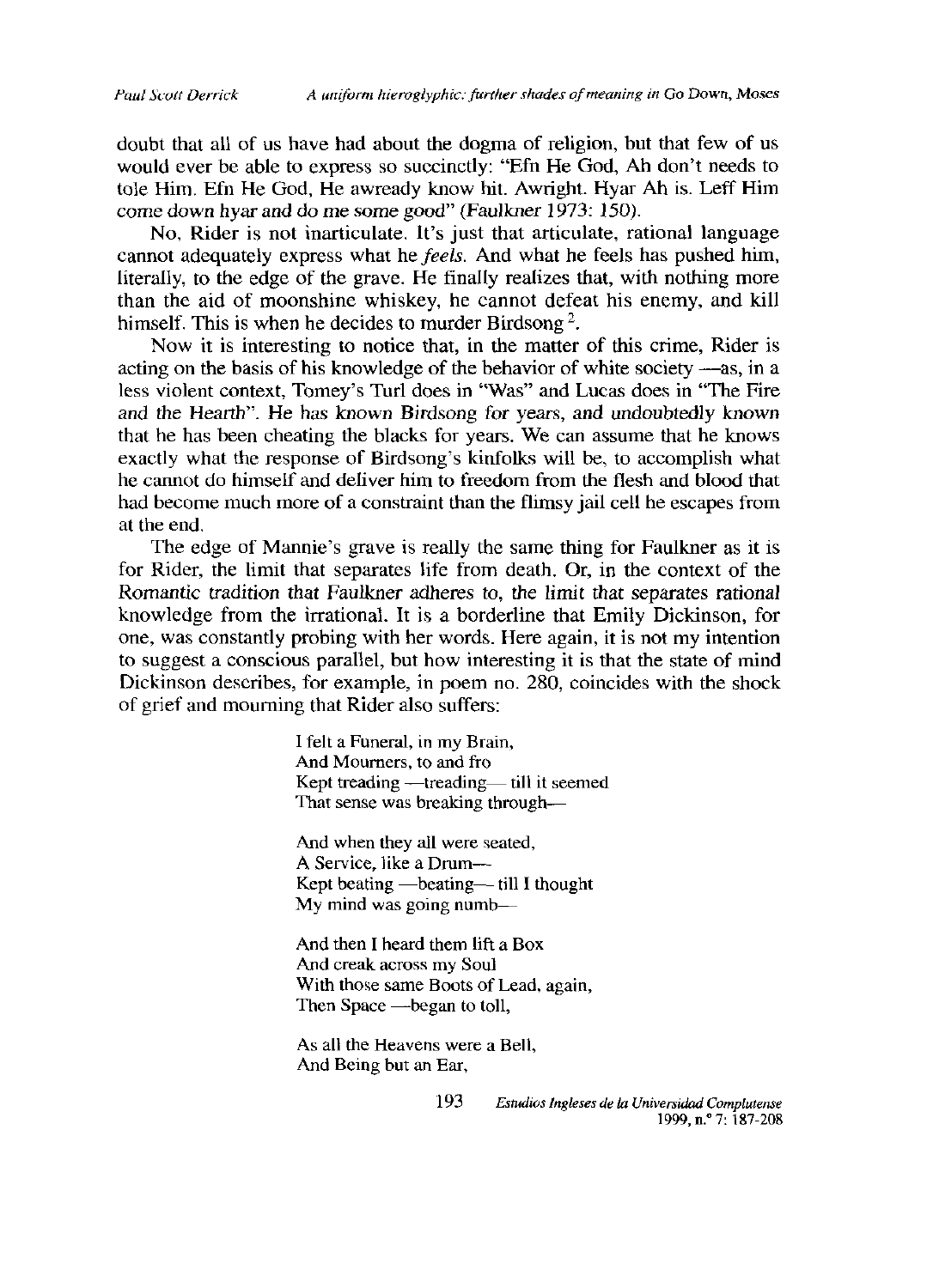And I. and Silence, some strange Race Wrecked, solitary, here-

We are all familiar with those excruciating times when we simply cannot stop the mind from rehearsing some painful event. The poem's obsessive rhythms, its repetition of the participles "treading" and "beating", its parallel structures, communicate that feeling of hopeless exhaustion. Sense begins to break through; the mind is going numb; one is cut off from help in a screaming, but wordless, distress.

Both the poem and the story are verbal evocations of private states of feeling, and both take language to the verge of reason and point consciousness bevond, into the silence that passes all understanding. Dickinson ends the poem with the ambiguous query as to whether we shall know, in death, what we cannot know in life:

> And then a Plank in Reason, broke, And I dropped down, and down— And hit a World, at every Plunge, And finished knowing -- then-

Then what?

One of the central concerns of 20th century art has been to discover how to continue this poem -----that is, how to follow the Romantic impulse to take knowledge beyond the limits of logic and reason. And this implies, in the last analysis, taking consciousness beyond the limits of what we can possibly know as ourselves, beyond the borderline of individual death.

So, in spite of everything, Moreland was right —though not exactly as he intended. The language of the story goes at least to the brink, if not beyond, of what Western (EuroAmerican ethnocentric) rationalism is capable of recognizing as order and meaning. Beyond this boundary lies— what? Nothing at all? Monsters? Spirits? Mystical vision? Divine revelation? In the light of this reading, "Pantaloon in Black" can be taken as an emblem of the novel as a whole. For all of Go Down, Moses is inhabited, in one way or another, by ghosts and spirits. The story, like the novel, dwells on that mysterious frontier between life and death that should also be understood as the metaphysical line between matter and spirit. It is the final frontier that was inherent in the American dream from its birth. The ultimate aim of the book seems to be to facilitate our ability to use the mind to make the two-way traffic across that border more viable.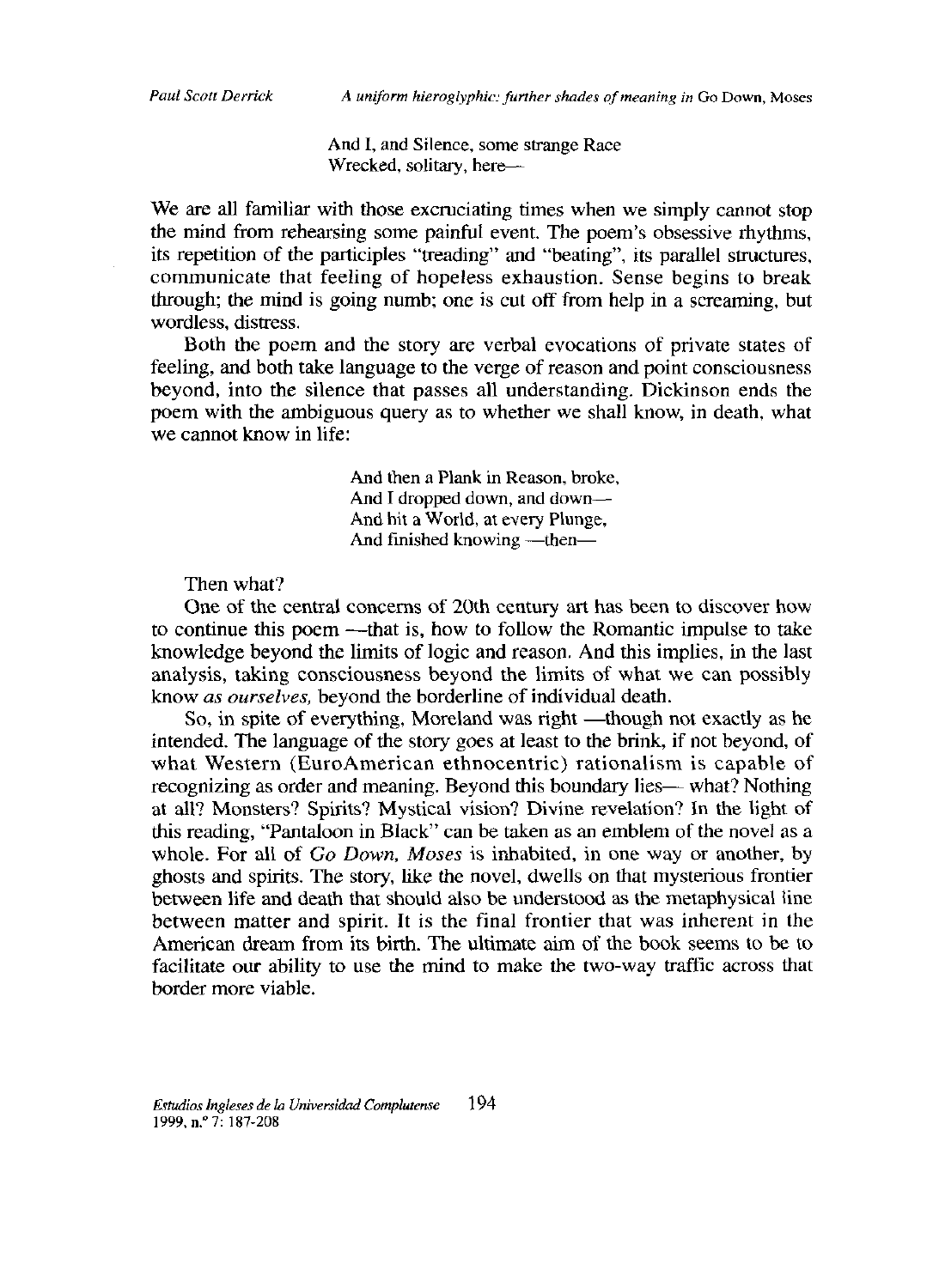3.

- Rider: They moved rapidly on between the close walls of impenetrable cane-<br>stalks which gave a sort of blondness to the twilight and possessed something of that oppression, that lack of room to breathe in, which the walls of the house had had. (Faulkner 1973: 147)
- Lucas: "That's right," he said. "It ain't none of your blood that's trying to break out and run." (Faulkner 1973: 50)
- Isaac: He looked at McCaslin again. He could feel his breath coming shorter and shorter and shallower and shallower, as if there were not enough air in the kitchen for that many to breathe. (Faulkner 1973:  $250$ )
- Sam Fathers: "Like an old lion or a bear in a cage," McCaslin said. "He was born in the cage and has been in it all his life; he knows nothing else. Then he smells something. It might be anything  $[...]$ . But there for a second was the hot sand or the cane-brake that he never even saw himself [. . .]. But that's what he smells then. It was the cage he smelled. He hadn't smelled the cage until that minute. Then the hot sand or the brake blew into his nostrils and blew away, and all he could smell was the cage  $\mathfrak{f}$ . **J.** (Faulkner 1973:167)

Clearly, as the lyrics of the spiritual "Go Down, Moses" indicate, one of the principal motifs of the novel is freedom  $<sup>3</sup>$ . But I would also suggest, in the light</sup> of quotations such as these, that Faulkner had more in mind than the freedom of the black race in the context of slavery and its aftermath. What Cass is describing, in the case of Sam Fathers, is much more than even the historical condition of racial oppression. He is talking about the constraints imposed on consciousness by civilization —or better, by a culture whose underlying tacit infrastructure of concepts and ideas strictly limits an individual to the cage of bis er her own identity.

If the cage that he is talking about ultimately becomes the material fact of the human body (as is the case with Rider), it is because the way our culture has taught itself to think has separated body from world, and mind from body, and suppressed the unifying dimension of *spirit*, leaving the world in fragments<sup>4</sup>.  $\sum_{i=1}^{\infty}$  and  $\sum_{i=1}^{\infty}$  and  $\sum_{i=1}^{\infty}$  and  $\sum_{i=1}^{\infty}$  and  $\sum_{i=1}^{\infty}$  and  $\sum_{i=1}^{\infty}$  and  $\sum_{i=1}^{\infty}$  and  $\sum_{i=1}^{\infty}$  and  $\sum_{i=1}^{\infty}$  and  $\sum_{i=1}^{\infty}$  and  $\sum_{i=1}^{\infty}$  and  $\sum_{i=1}^{\infty$ 

The source of the book's title then, can be seen as a deep and adroit pun<br>The Negro spiritual points toward slavery. But in the bistorical centext of the no vegio spiritual politis toward stavery. But in the historical context of the<br>novel, the clave-system is viewed as only one aspect of a larger phenomenon, hovel, the slave-system is viewed as only one aspect of a larger phenomenon,<br>the drive of a materialistic culture to de-enjuitualize the world. For once we the drive of a materialistic culture to de-spiritualize the world. For once we lose our reverence for living nature, the way is open to convert it into parcels ose our reverence for fiving nature, the way is open to convert it find parcels<br>of property, objects to be bought and sold, raw materials to be consumed. And, having done so, it is only ene more step te cenverting otber buman beings into having done so, it is only one more step to converting other human beings into property, as well.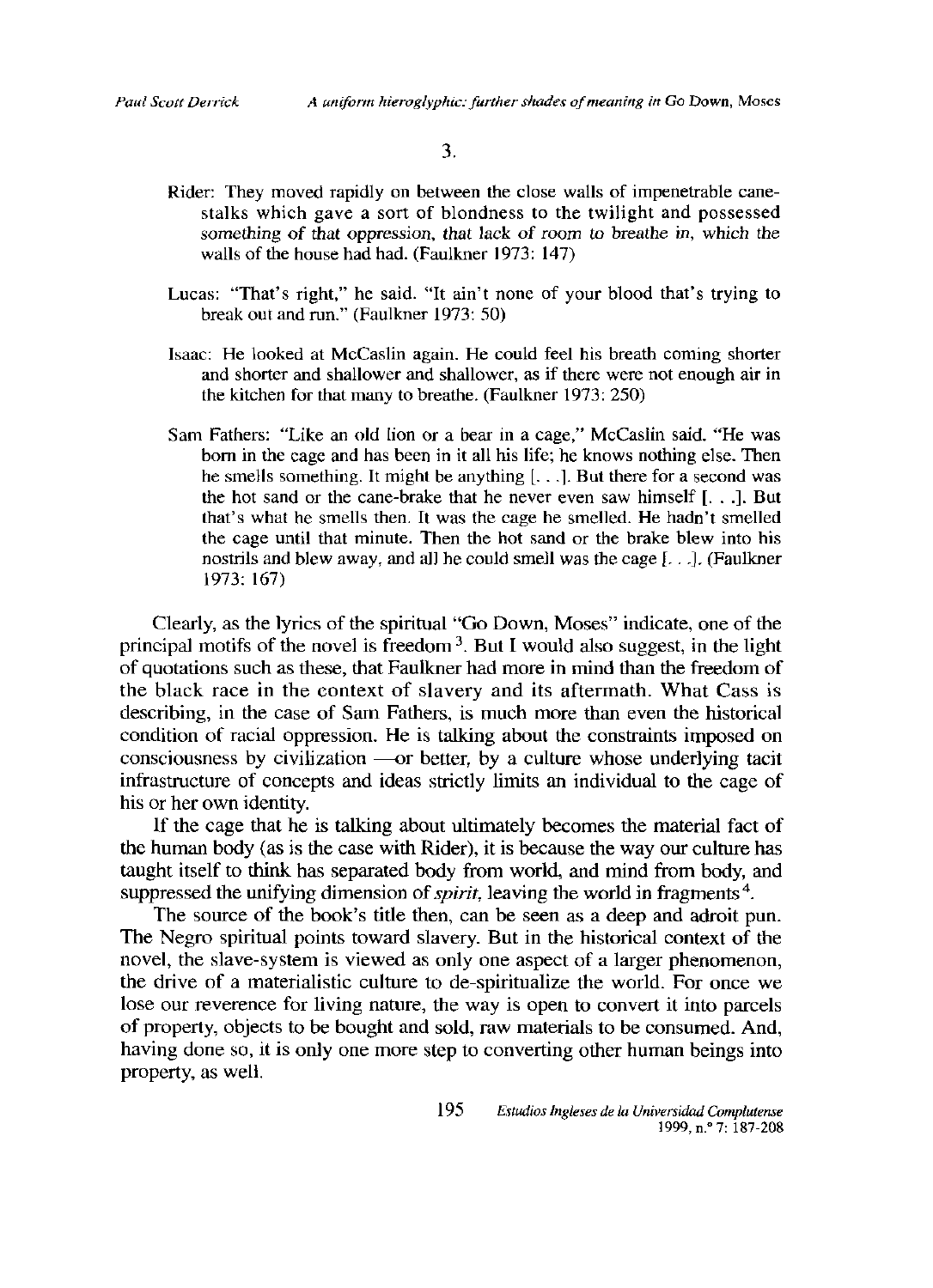So we return, inevitably, to that schism between matter and spirit (or between ways of thinking the world that give precedence to one or the other) that characterizes Romanticism. As Coleridge perceived, a cultural orientation that depends primarily on rationality will ultimately lead to death. If, however, we can learn how to restore some kind of mysterious (i.e., spiritual) sense of union between ourselves and the rest of the world, then we are, almost certainly, on the way to restoring it to wholeness and therefore countering the implicit nihilismof Westem culture.

I have tried to situate Isaac McCaslin's renunciation of his inheritance in this larger context. Certainly, it is the *intimate union* between the spirits of individual beings and the one larger unifying spirit of a living world that is celebrated and protected in the ritual of hunting that Sam Fathers teaches him. This kind of spiritual union, the result of an imaginative perception of experience, offers one form of escape from the empirical prison of the self, a way to transcend the barrier of individual death.

Our inability to appreciate its spiritual dimension is responsible for many of the more important misunderstandings of the book. For example, as early as 1953, William Van O'Connor acutely pointed out what he perceived to be the central thematic weakness of the novel —the apparent disparity between its two major themes of racial injustice and the spiritual grandeur of life in harmony with the wilderness. In the concluding sentences of his article he states that

The treatment of the spirit of the wilderness has no real relevance beyond acknowledging a former and continuing wrong. It relates to a world not merely prior to slavery but prior to civilization. It is a kind of neurotic dream—an escape from, rather than an attempt to solve, the present injustice. (O'Connor 1953: 330)

Any number of later critics have echoed this observation. And all of them would perhaps be right, if it were completely legitimate to assert that Faulkner's purpose in writing the book must have been to "attempt to solve the present injustice". But, as <sup>1</sup> bave argued before, why sbould it be? Faulkner was a novelist, not a politician or a civil rights activist. He was interested, as he so often pointed out, not in ideas but in feelings, not in the head but in the heart -in writing down "the heart's truth out of the heart's driving complexity" (Faulkner 1973: 260).

On the other hand, I hope that my extended consideration of *Go Down*, *Moses* will have served to show that Faulkner did perceive a very deep connection between these two themes. Is it really necessary by now to point out [be ebvious cultural blind spet in O'Cenner's argument? Wben be says, "[. . *.]* a world not only prior to slavery but prior to civilization", he is, of course, subtly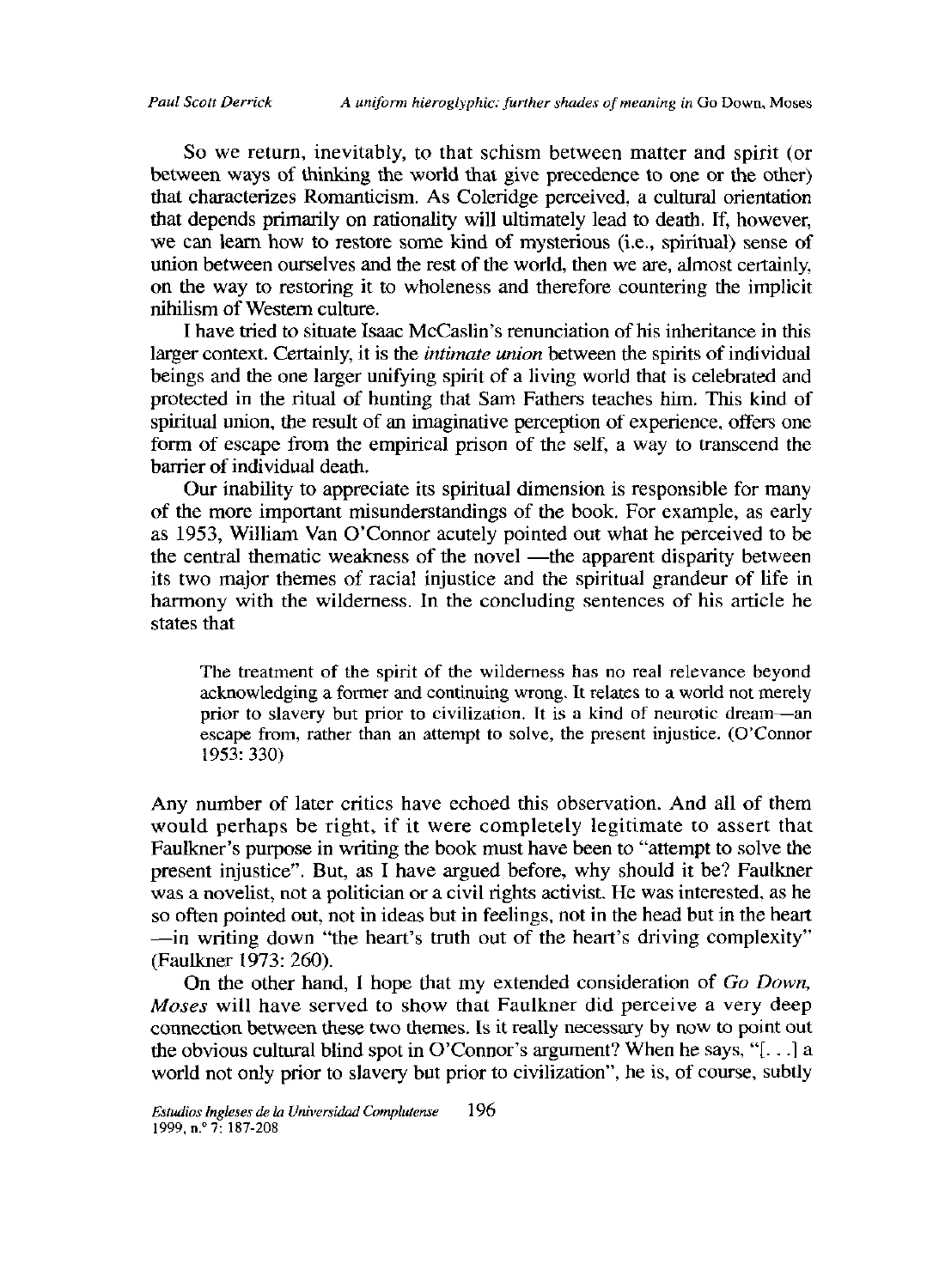linking them together. His syntax unwittingly reveals what Isaac learns through his comparative education in the two very different schools of the Indigenous and European cultures. Like almost all of us, O'Connor unquestioningly associates Western rationalism and materialism with civilization. The alternative culture, however, represented by Sam Fathers, did indeed protect the spiritual continuity between humanity and nature. But of course, that civilization has been destroyed by the voracious greed of the encroaching white race.

At this point, the testimony of many representatives of those indigenous cultures, who have generally been denied a voice by their victors, comes to mind. It would be illustrative to recall the candid phrasing of Black Elk when, for example, he describes the first incursions of the "Wasichus", a word that refers to the non-indigenous interlopers, into the territory of the Black Hills:

Afterward I learned that it was Pahuska [Gen. Custer] who had led his soldiers into the Black Hills that summer, to see what he could find. He had no right to go in there, because all that country was ours. Also the Wasichus had made a treaty with Red Cloud (1868) that said it would be ours as long as grass should grow and water flow. Later I learned too that Pahuska had found there much of the yellow metal that makes the Wasichus crazy; and that is what made the bad trouble  $[$ .  $]$ .

Our people knew there was yellow metal in little chunks up there; but they did not bother with it, because it was not good for anything. (Neihardt 1972: 65-6)

It might just as well be goid, silver, land, lumber, oil, uranium —or even human beings<sup>5</sup>. Any fragment of a de-spiritualized world is liable to conversion into property. How better to illustrate the clash between spiritual and materialistic orientations that has been so central in the history of America?.

But of course, if, like Isaac, we can manage to become cultural relativists, and to step over the line that constricts us within the limits of our materialistic value system, then everything looks different. This is why, at the climactic moment of his debate with Cass, Isaac can claim with such assured tranquillity that "Sam Fathers set me free." O'Connor speaks of Isaac's dedication to the spirituality inherent in the wildemess —that is, his dedication to the values of a different culture— as a neurotic dream. But how would Sam Fathers, or Black Elk, or Crazy Horse, or Sitting Bull describe the nightmare of the incursion of the barbaric white destroyers into their ancient and sacred domains?.

Being what we are, and thinking the way we do, we tend to demand a logical and utilitarian connection between the novel's major themes. But the real solution to the problem lies in thinking about it differently. As Isaac understands, the problem is the culture itself. The two apparently divergent themes of slavery and wilderness are resolved on the deeper level of the oppression of the spiritual potential of the human being.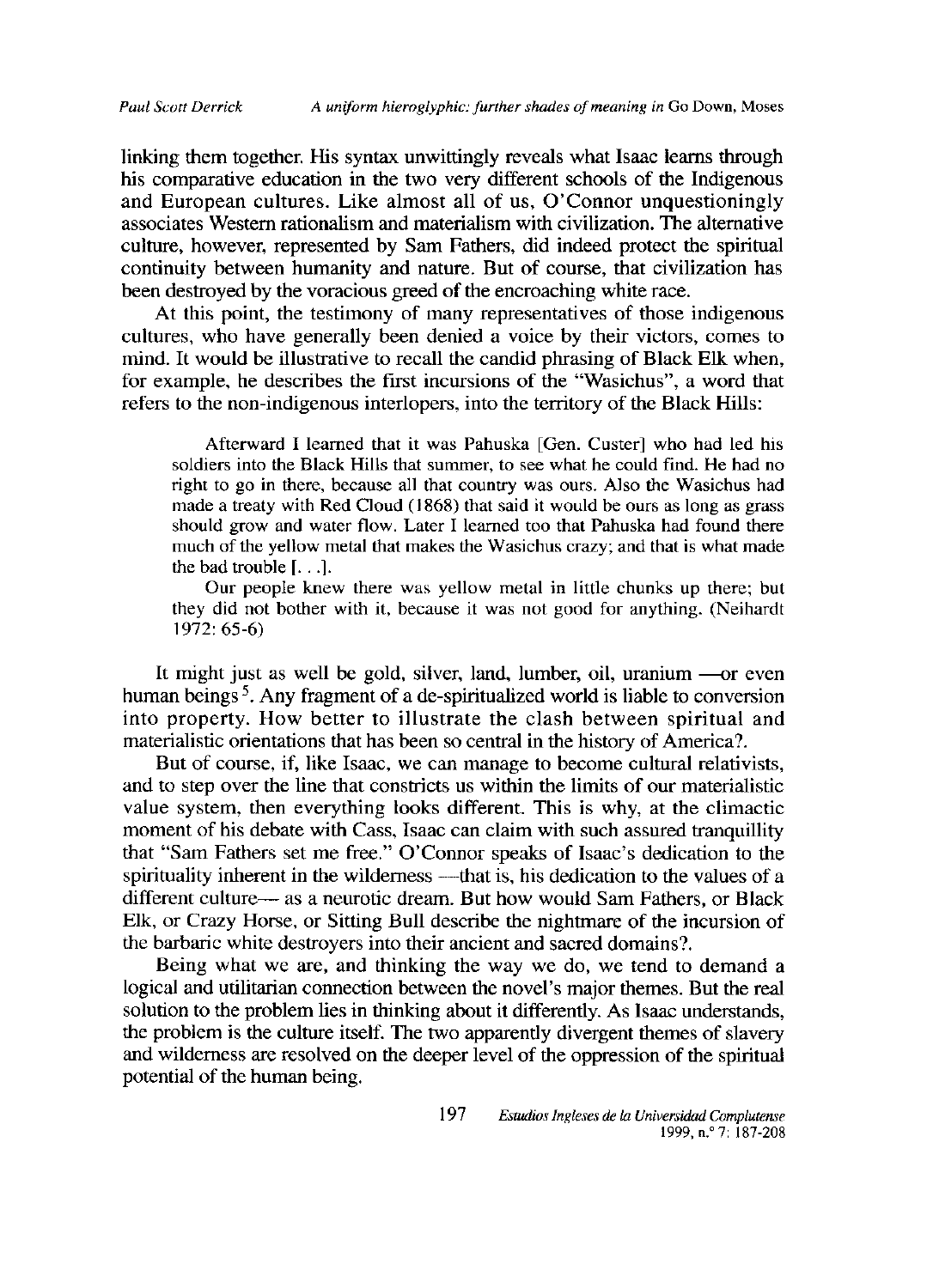"Let my people go": the refrain of the song, as it is appropriated here by Faulkner, refers to the need to free the spirit from the cage of the identity and enable ourselves to cross more freely between the physical and the metaphysical, an enterprise which our previous strategies of thinking have virtually prohibited us. If it is true, as Isaac comes to perceive, that the inherent nihilism of our culture is a symptom of the choice to de-spiritualize nature, then the choice to reject the fundamental tenets of the culture should constitute a remedy.

This is why it is important for us to take Mannie's ghost, and Rider's desire to be united with it, seriously. This is why we should also take seriously Isaac's communion with the spirits of the Old People and his vision of the mystical buck after his first kill. And this explains the significance of his conversation with Cass at the end of that same story.

In this scene Cass confirms the knowledge that Isaac still cannot permit himself to assimilate, that ghosts and spirits do exist. But even more, he completes the picture of the dynamic unity between the material world of nature, where life takes the form of flesh and blood, and the immaterial world of living spirits:

[...] you always wear out life long before you have exhausted the possibilities of living. And all that must be somewhere; all that could not have been invented and created just to be thrown away. [...] And the earth doesn't want to keep things, hoard them; it wants to use them again.  $[...]$  Besides, what would it [the spirit] want, itself, knocking around out there [among the stars] when it never had enough time about the earth as it was, when there is plenty of room about the earth, plenty of places still unchanged from what they were when the blood used and pleasured in them while it was still blood? (Faulkner 1973: 186-7)

He is talking about the same frontier that Rider so desperately wants to cross. But here there is an odd balance; the direction is changed, and the spirits yearn to take on physical form again. In Cass's understanding (and this is before he opts for what I have called Freneau's choice), the earth —nature, or the wilderness— is the nexus of exchange between the two complementary phases that compose the continuing process of life. Is this really so different from the image that Faulkner gives us of Mannie's grave as a "mound [that] seemed to be rising of its own volition, not built up from above but thrusting visibly upward out of the earth itself  $[...]$ "?

This approach to Go Down, Moses offers several interesting advantages. In the first place, it situates the book, as we have seen, in the context of the 20th century's endeavor to break out of the constraints of the old orientation and to project an alternative system of thinking that will be more adequate to the needs of a successful continuation of the human race. Secondly, it helps to locate that drive within the even larger historical context of the Romantic

198 Estudios Ingleses de la Universidad Complutense 1999, п. °7: 187-208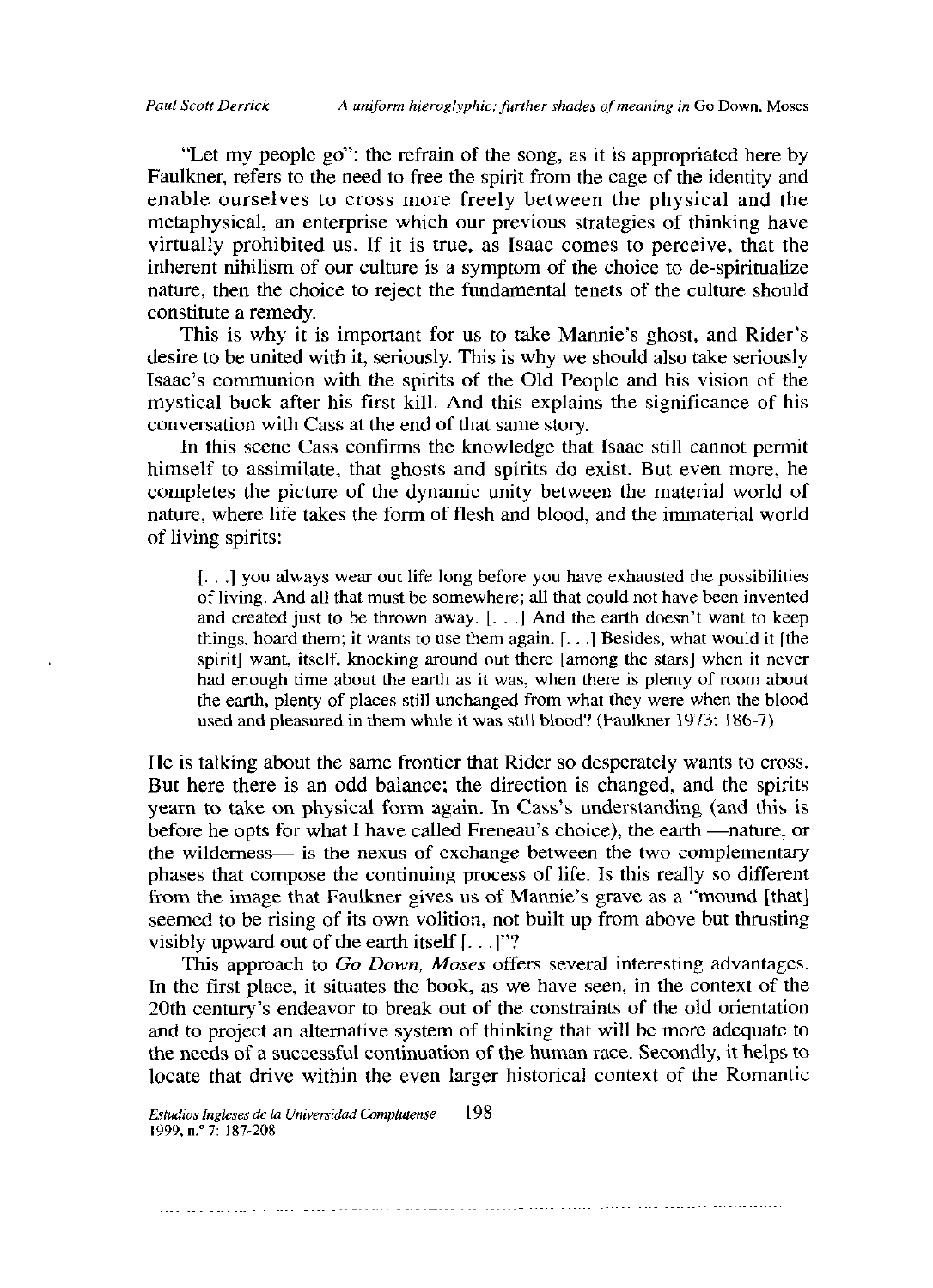revolution in thought. And thirdly, it constitutes another step in clarifying the Romantic fascination with death.

 $\overline{4}$ .

What do you think has become of the young and old men? And what do you think has become of the women and children?

They are alive and well somewhere, The smallest sprout shows there is really no death, And if ever there was it led forward life, and does not wait at the end to arrest it, And ceas'd the moment life appear'd.

All goes onward and outward, nothing collapses, And to die is different from what anyone supposed, and luckier.

The enterprise of mystical perception leads the mind to the borderline between the comprehensible and the incomprehensible or, at least metaphorically. the borderline between life and death. If mystical insight fosters a belief in the existence, as *something*, of the inexplicable, it also suggests that death, the limit of what we can know, is not an absolute end of experience, but a transformation, a change of conditions. The impulse of Romanticism's rejection of the empirical philosophy of mechanism has led us to a paradoxical state in which we must learn how to use the mind differently, to accommodate (rather than to explain or understand) that which cannot be explained or understood. I have proposed that this may be the most coherent way to read the general movement of Western art and thinking in the 20th century (Derrick 1994). And it seems to me that Go Down, Moses also forms a part of that movement.

For some reason, which undoubtedly has something to do with our ingrained cultural biases, we automatically assume that Rider's reticence is due to a limited intelligence, or a lack of verbal skills. He can however, when he chooses, express himself quite effectively in the language of his own dialect. The point is that he is filled with overwhelming emotions in the story, not with logical concepts. And while the proper verbal language of the emotions is poetry (the nonverbal one is action), Rider is not a poet, nor is he in the psychological state to sit down and write a poem. He has stared directly into death's other kingdom, and is wavering on that final frontier. What can we expect him to say that would be commensurate with his pain, or his vision, or his need?.

At the end of the *Tractatus Logico-Philosophicus*, after Wittgenstein has painstakingly mapped out the limits of the domain of human experience that can be framed in rational discourse, he finds himself on the brink of the inexpressible: "Es gibt allerdings Unaussprechliches. Dies zeigt sich, es ist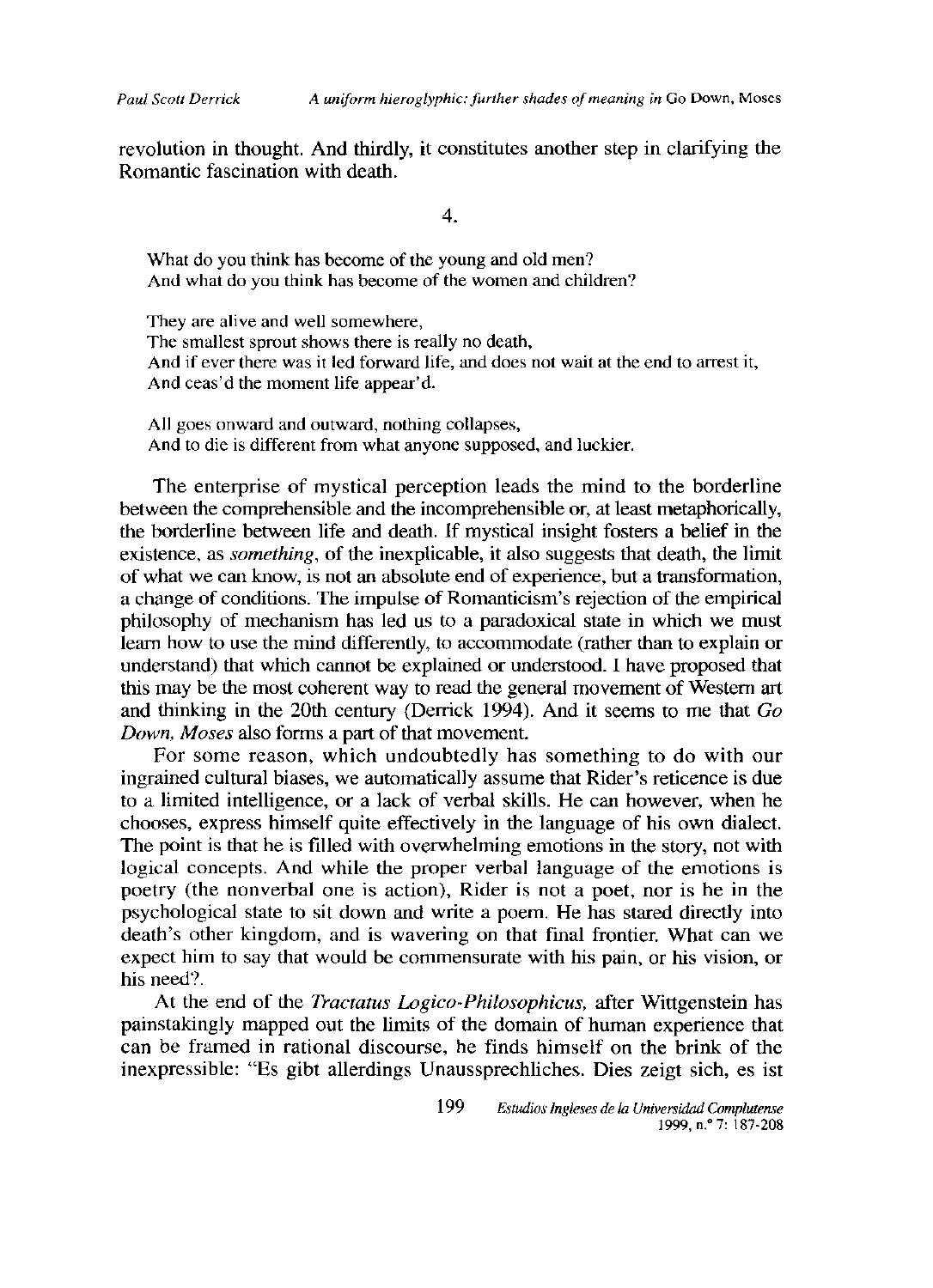das Mystische." And, two propositions later, he reaches what is, essentially, the same conclusion: "Wovon man nicht sprechen kann, darüber muß man schweigen" (Wittgenstein 1961: 150)<sup>6</sup>.

This is not merely a gratuitous comparison. As unlikely as it may seem, both Faulkner and Wittgenstein were engaged in the same mission; to investigate the ultimate implications of the historical schism discovered by Romanticism. Both of them follow the path marked out for consciousness by that Romantic awe that Dickinson, among others, understood so well:

> I've seen a Dying Eye Run round and round a Room-In search of something—as it seemed— Then Cloudier become And then - obscure with Fog-And then - be soldered down Without disclosing what it be 'Twere blessed to have seen-

In this poem, too, language and consciousness are balancing on the border of the mystical. As she does so frequently, Dickinson puns between "Eye" and "I", so that vision becomes a metaphor of all modes of perception, sensory and intuitive, that inform the self. How can the eye disclose what lies beyond merely physical vision? How can language disclose what words were not designed to express?.

Whitman and Dickinson were the great American precursors in this enterprise<sup>7</sup>. Each one of them forced consciousness to the limit of personal identity —while at the same time, significantly, breaking down the traditional forms of poetic containment. Why shouldn't we view Faulkner's narrative excesses in the same light, and consider that he was undertaking a similar kind of creative de-structuring of the vehicle of prose containment?.

Forcing consciousness to the limit —and beyond. Whitman got there first. His self opens out into a universal consciousness that transcends time and space. Dickinson was much more hesitant, and coy —less certain in the face of an ever-present doubt that is more consonant with our own contemporary sensibility. Yet she too was capable, at times, of essaying a language that transports consciousness into paradox: "Because I could not stop for Death — /He kindly stopped for me—", "I died for Beauty —but was scarce/Adjusted<br>in the Tomb", "I heard a Fly buzz —when I died—", "I've dropped my Brain -My Soul is numb-".

Faulkner also creates a verbal structure that faces the problem of "crossing the line" in Go Down, Moses. If the "sense" of its language, as well as the presentation of its "story", border on the incoherent, it may well be because the book itself —and it shares this quality with Emerson's writing— inhabits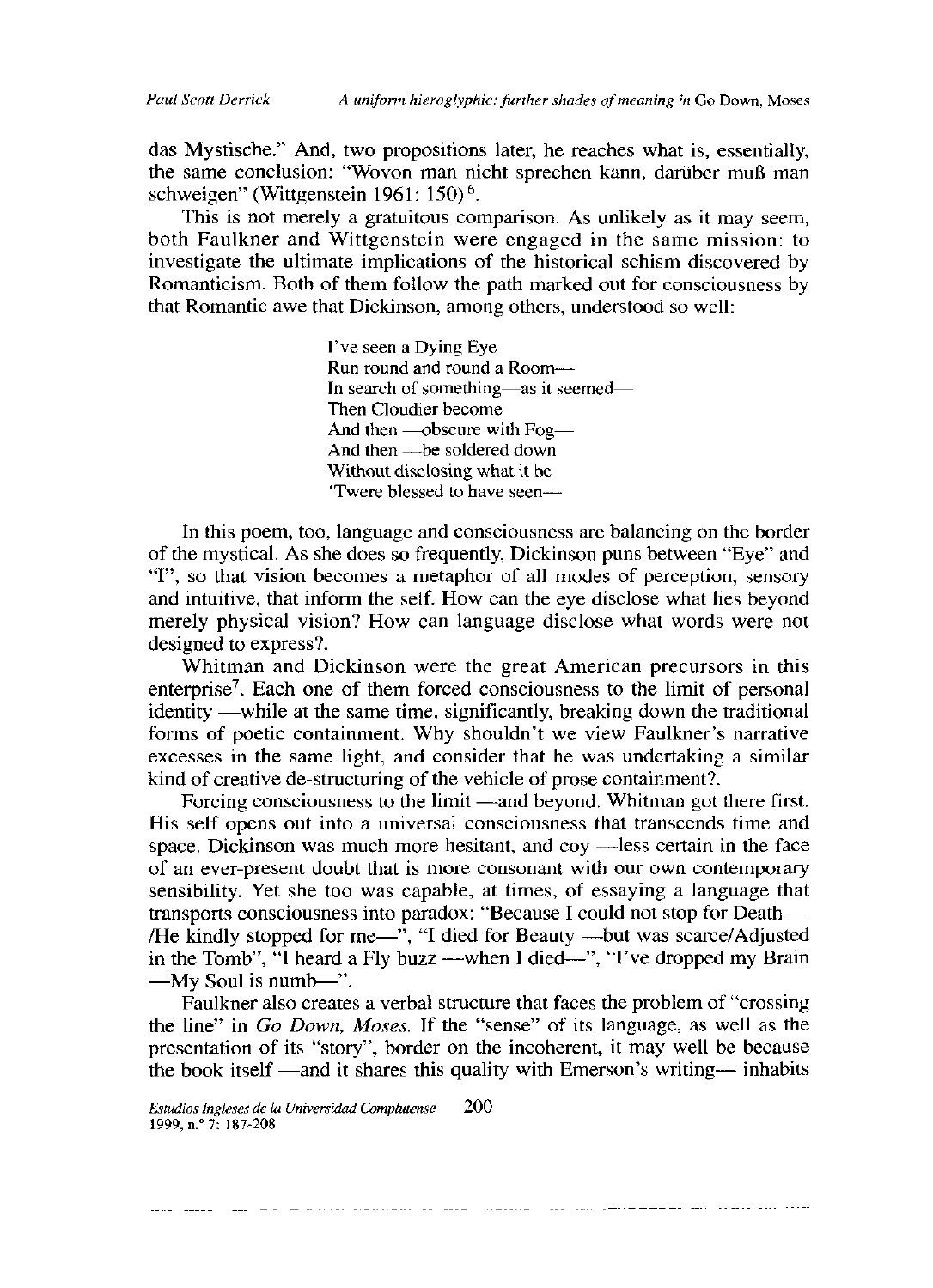that problematic borderland where rational understanding crosses over into intuitive comprehension.

In "Pantaloon in Black", when Rider is on his way home from the burial, the narrative voice notes that he is following in Mannie's footsteps, since the marks of her passing there must still be present in the dusty lane, beneath the intervening footprints of others. As he walks, Rider's body is "breasting the air her body had vacated [...], his eves touching the objects —post and tree and field and house and hill— her eyes had lost" (Faulkner 1973: 241). On the basis of this description, John T. Matthews has pointed out that "Rider literally pursues a course in which Mannie appears as a trace" (Matthews 1982: 241). While my reading of its significance is different from his, this is a valuable observation to make.

On the one hand, it indicates that Rider is, already, even before the apparition, following her ghost. In a certain sense, of course, all we have are traces. We are always following the dead through life. On the other hand, this passage also locates the story squarely in the tradition of American mysticism. Through his elevated sensitivity, Rider is beginning to perceive the physical world as an expression of the spiritual. It is, essentially, the same trajectory that Emerson takes in "Nature", beginning with direct sensory experience and ending with the intuitive perception of the spirit.

The more we consider "Pantaloon in Black", the deeper we find its links with the rest of the book to be. If we choose to think of Rider in this way, then he also becomes an emblem for Isaac McCaslin, the principal visionary of Go Down, Moses. The difference between them is that Isaac learns in a much more positive way to approach the spiritual realm on the other side of death, in hunting, and peer into it. Remember the wording of the first paragraph of "The Old People", which immediately juxtaposes Rider's death:

Then the buck was there. He did not come into sight; he was just there, looking not like a ghost but as if all of light were condensed in him and he were the source of it, not only moving in it but disseminating it, already running  $[\dots]$ . (Faulkner 1973: 163)

Certainly, the same animal would not have looked this way in someone else's eyes. Isaac has acquired a higher perception of the spiritual force that suffuses all of nature and has learned the ritual procedures that protect and cultivate the fertile balance between matter and spirit and insure the continuation of life. The purity and joy of that experience are so strong that he finally decides to dedicate himself to the kind of culture that makes it possible.

I think we are intended to capture the subtle resonance between Rider and Ike. It is a good example of the kind of lyrical resources Faulkner uses to structure his fiction. And in this sense it is interesting to note that Isaac resonates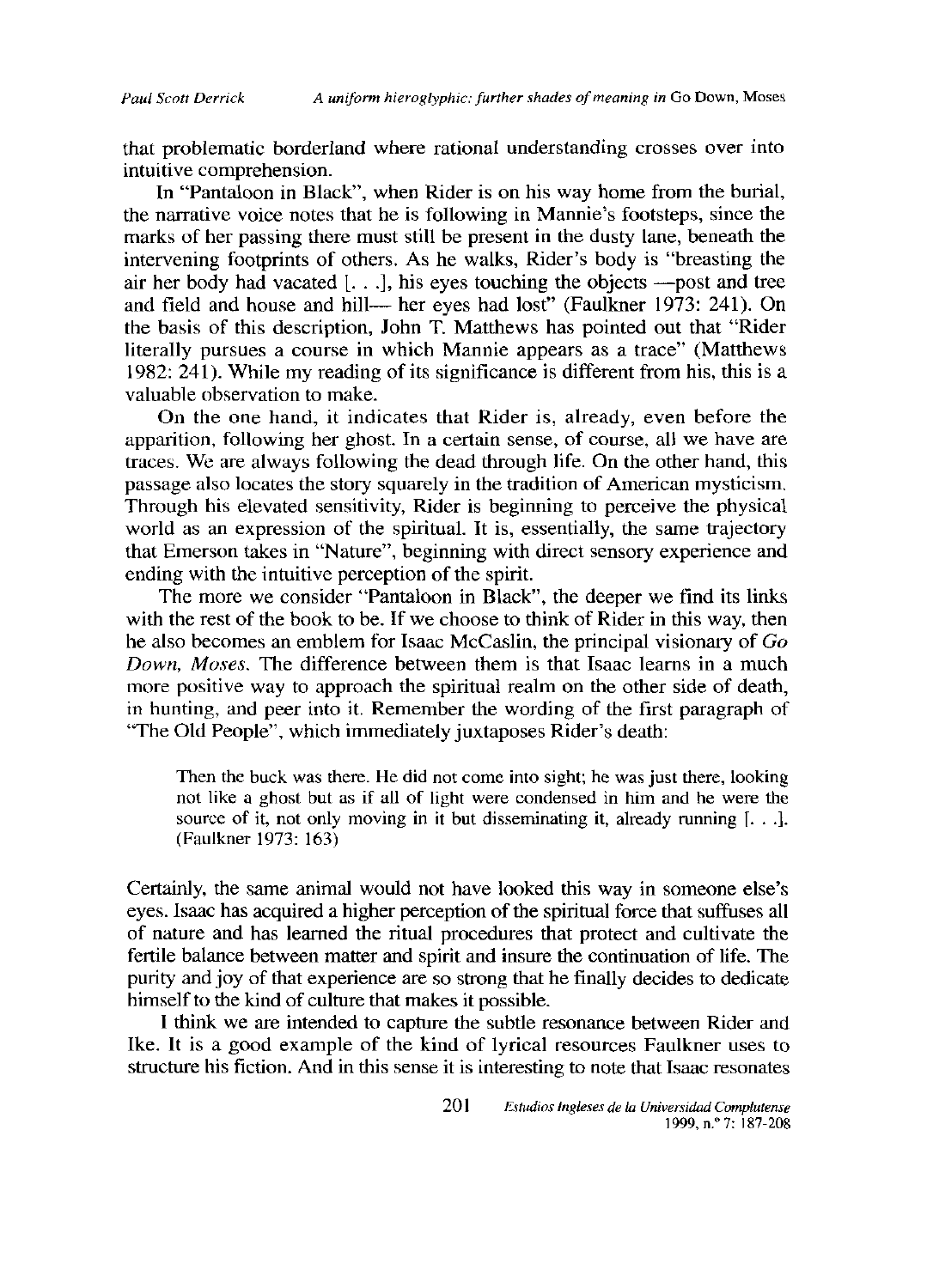most tellingly with Rider in his old age, as we see him in "Delta Autumn". Here, Uncle Ike is also approaching the frontier of his own death. In the second half of the story, he also speaks very little, though the narrative voice, as in "Pantaloon in Black", illuminates his silence. And maybe most importantly, what we learn from his eloquent silence is that he is also in the presence of ghosts. If, as a young man, he had communed with the spirits of the dead members of Sam Fathers' tribe, as an old man he communes with the dead friends of his own past, and with the dying spirit of the Big Woods.

As his ruminations reveal, Isaac knows that what we refer to as civilization will never be able to completely destroy the nature on which the continuing cycle of life and death depends. Instead, he intuitively comprehends that the nihilism of Western civilization will inevitably turn against it, and bring about its own destruction: "No wonder the ruined woods I used to know don't cry for retribution! he thought: The people who have destroved it will accomplish its revenge" (Faulkner 1973: 364).

As we have already seen, William Van O'Connor, like many of the characters in the novel, thought of Isaac's renunciation as an escape from responsibility into a kind of neurotic dream. This is a constant critical response, which has its source precisely in the materialistic value system that Isaac rejects. The height of this response comes with opinions such as that of Arthur F. Kinney, who describes Ike's "narrow and jealous desire to maintain the big woods as his own private refuge" as an act of pride and arrogance (Kinney 1989: 9). Perhaps they miss the point; but even Faulkner, on at least one occasion, opined that repudiation in itself is not enough and that Ike "should have been more affirmative instead of shunning people" (Meriweather 1980: 225).

Given Ike's premises, though, the only valid action he could take, in the sense of being more affirmative, is the kind that Emerson describes in "The American Scholar" - that is, to externalize his wisdom by living out his commitments as honestly and fully as possible<sup>8</sup>. And this is what he does in modestly accepting all of the sacrifices his decision entails. Still, the ultimate implication of Emerson's thinking, as the "The Poet" demonstrates, is that the "scholar" finally becomes an artist. His mode of action is to create new forms of language through which the spiritual dimension of nature can be re-cycled into human awareness.

I have already proposed that if Isaac is to be thought of as a failure, it should be because he does not manage to translate his sacrifice into art. But my further conclusion was that Faulkner himself *does*, meaning that Isaac can be read as a kind of fictional representative of the artist's consciousness.

Now though, I am beginning to suspect that Uncle Ike may even be more of a fictional projection of the artist's consciousness than I originally believed. That final image of him in "Delta Autumn", childless and widowered, calmly and gracefully approaching his own death and communing with the ghosts of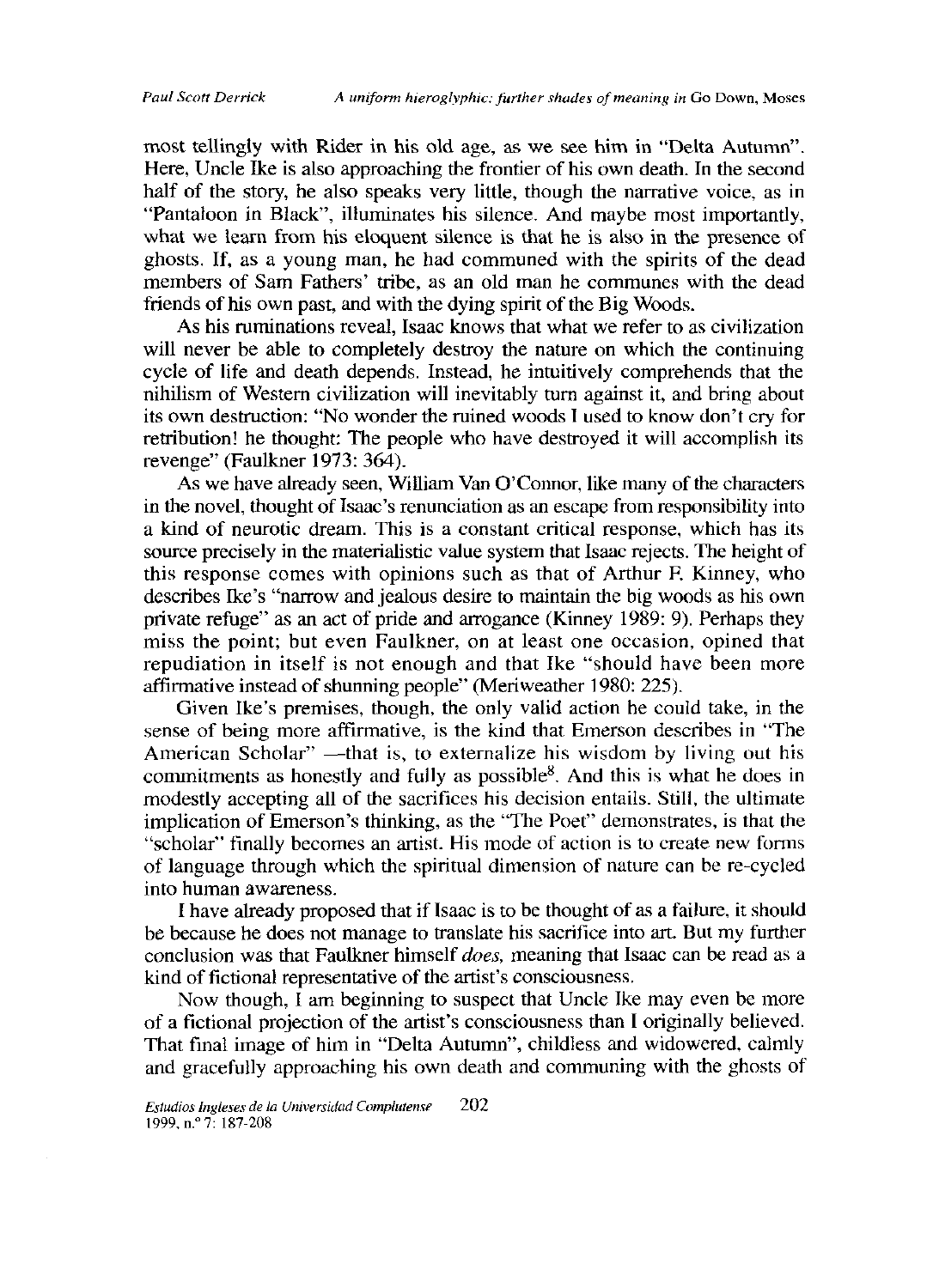the past —that moving image of an old man in a cot in the midst of the dwindling woods that had defined his identity stays in the mind like a ghost. He has seen and done so much; he is the repository of so much history, so much wisdom. Isn't it really in this context, the context of Uncle Ike's memory, that we should read the first story of the book?

The short prologue Faulkner added to "Was" when he decided to use it to open *Go Down Moses* begins like this: "Isaac McCaslin, 'Uncle Ike', past seventy and nearer eighty than he ever corroborated any more, a widower now and uncle to half a county and father to no one" (Faulkner 1973: 3). Some critics have had difficulty in relating this introduction to the rest of the story<sup>9</sup>. Indeed, Carl L. Anderson even goes so far as to say that "Faulkner leaves it  $[the story]$  in a kind of historical limbo". He does, though, modify the apparent severity of this assertion when he concludes that "the story is left to the reader to draw upon as it is given in the text of 'Was' and to bring into relationship, as may be possible, with those that follow. Inevitably, that process will be governed by what one understands finally to have become Isaac *McCaslin's* acbieved view of bimself and bis forebears." (Andersen 1989: 414 & *415).*

If we read it as a content of Isaac's memory, the story's existence in the book seems to be a final vindication of the education that he had received as a boy from Sam Fathers. Notice, again, the similarities. Isaac didn't experience these events, he had heard the story from his other important teacher, Cass, just as he had heard the stories of the Old People from Sam. But remember the description of Isaac's "alternative" education. As Sam talked to him about the old times, gradually they would

cease to be old times and become a part of the boy's present, net only as if they cease to be old three and become a part of the boy's present, not only as it they had happened yesterday but as if they were atill bappening, the men who had happened yesterday but as if they were still happening, the men who walked through them actually walking in breath and air and casting an actual shadow on the earth they had not quitted. And more: as if some of them had not happened yet but would occur tomorrow, until at last it would seem to the boy<br>happened yet but would occur tomorrow, until at last it would seem to the boy that he himself had not come into existence yet, none of his race nor the other subject race which his people had brought with them into the land had come here yet [...]. (Faulkner 1973: 171)

This process is a transformation of consciousness. He has learned a form of magic. By escaping from the limitations of his own identity, Isaac manages to escape from the rigid progress of history, to enter an atemporal present and, at least in his own imagination, to bring the dead back to life.

The same thing happens in "Was". The story's title tells us that it is, literally, the past, a time before he was born. In other words, it is history filtered through me past, a mult before he was born. In outer words, it is mstory macred unbugn<br>memory into story. Through the ritual of bunting. Isaac learns to participate in a memory into story. Through the ritual of hunting, Isaac learns to participate in a<br>communion of the living with the dead. "Was" extends the significance of this communion of the living with the dead. "Was" extends the significance of this communion to the act of creating fiction.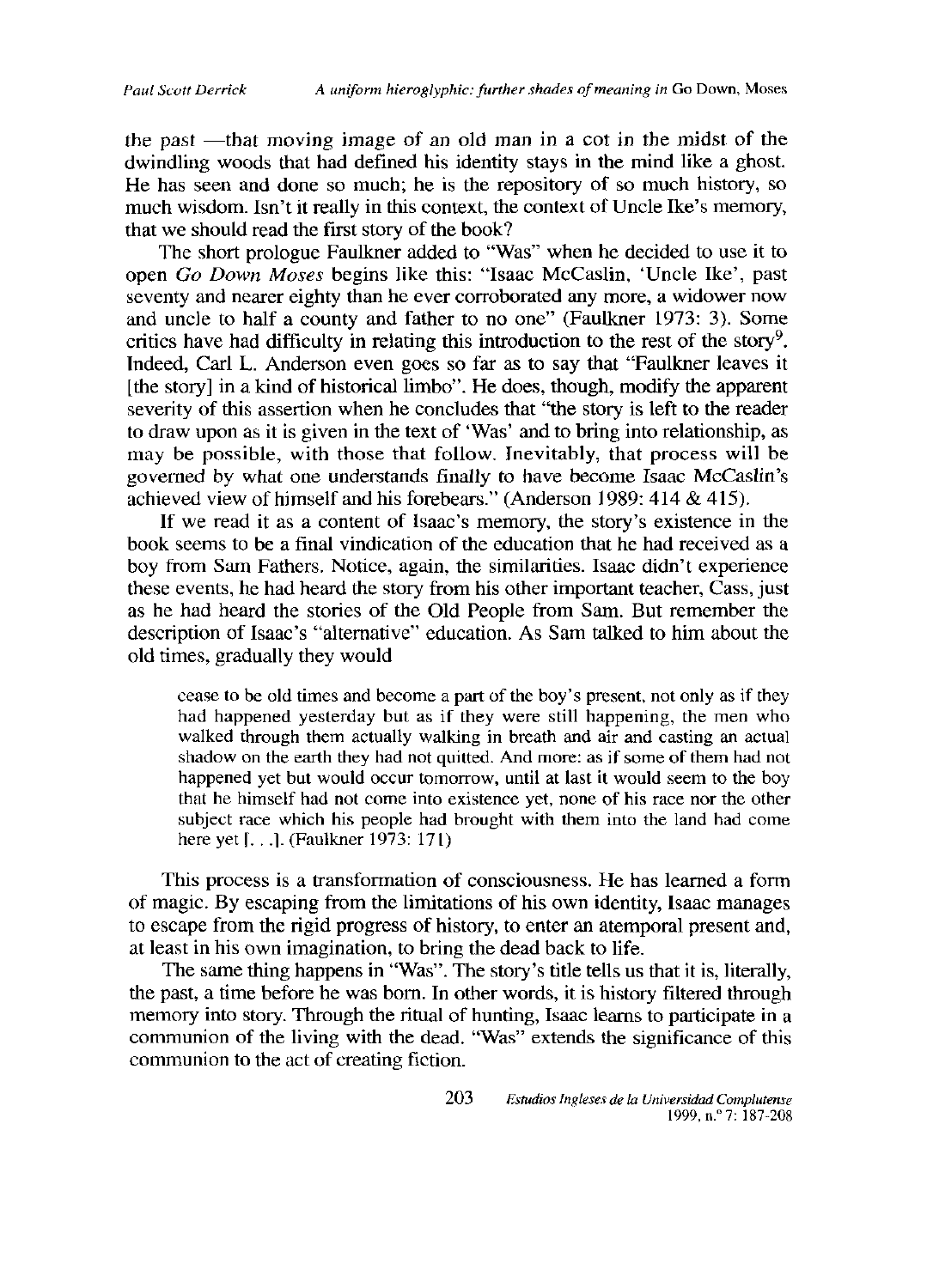We might think in terms of an emblematic continuity in *Go Down Moses*. Rider's revelation, his vision of Mannie's ghost, can be seen as an emblem of Isaac's much more complex visionary experience. But Isaac's character, and especially his Romantic mysticism, can be seen as an emblem of the author's consciousness. The real climax of the novel must certainly be what is also the climax of Isaac's life: that moment of complete mystical revelation he has at the end of "The Bear". He has returned, two years after the deaths of Old Ben, Lion and Sam, to the heart of the woods, to Sam's burial place, to bring his small offering of tobacco and bandanna handkerchief and peppermint candy to the spirit of the man who had been his spirit's father and guide. In the lushness of summer, he perceives that the woods are a "place where dissolution itself was a seething turmoil of ejaculation tumescence conception and birth, and death did not even exist" (Faulkner 1973: 327). He senses that Sam, now outside of time, knew he was there before he arrived. And as he leaves his offerings, he realizes how quickly these objects, like all individual lives, will be accepted, taken up, subsumed into a much larger ongoing force:

[...] not vanished but merely translated into the myriad life which printed the dark mold of these secret and sunken places with delicate fairy tracks, which, breathing and biding and immobile, watched him from beyond every twig and leafuntil he moved *[.* . *.].* (Faulkner 1973: 328)

It is only now, at this moment, that Isaac's alternative education is finally completed. The mystical insight that follows this perception sets the course of the rest of his life:

[. . .] he had not stopped, he had only paused, quitting the knoll which was no abode of the dead because there was no death, not Lion and not Sam: not held fast in earth but free in earth and not in earth but of earth, myriad yet undiffused of every myriad part, leaf and twig and particle, air and sun and rain and dew and night, acorn oak and leaf and acorn again, dark and dawn and dark and dawn again in their immutable progression and, being myriad, one: *[...]*. (Faulkner 1973: 328-9)

This vision is the fruition of the *other* American dream. Faulkner too, works magic. He too manages to overcome the linear direction of Occidental history by recycling the past, through memory and imagination, into a dimension of language that transcends time and death.

Go Down Moses teaches us how deeply Faulkner understood his own inheritance of the Romantic "return to nature". This concept of the dynamics of fiction is not really that different from Martin Heidegger's striking sense of the equivalence between human creative activity *(poiêsis)* and natural processes  $(\bar{p}h\gamma sis)$  (Heidegger 1977: 10-11). Isaac's immersion in a "primitive" culture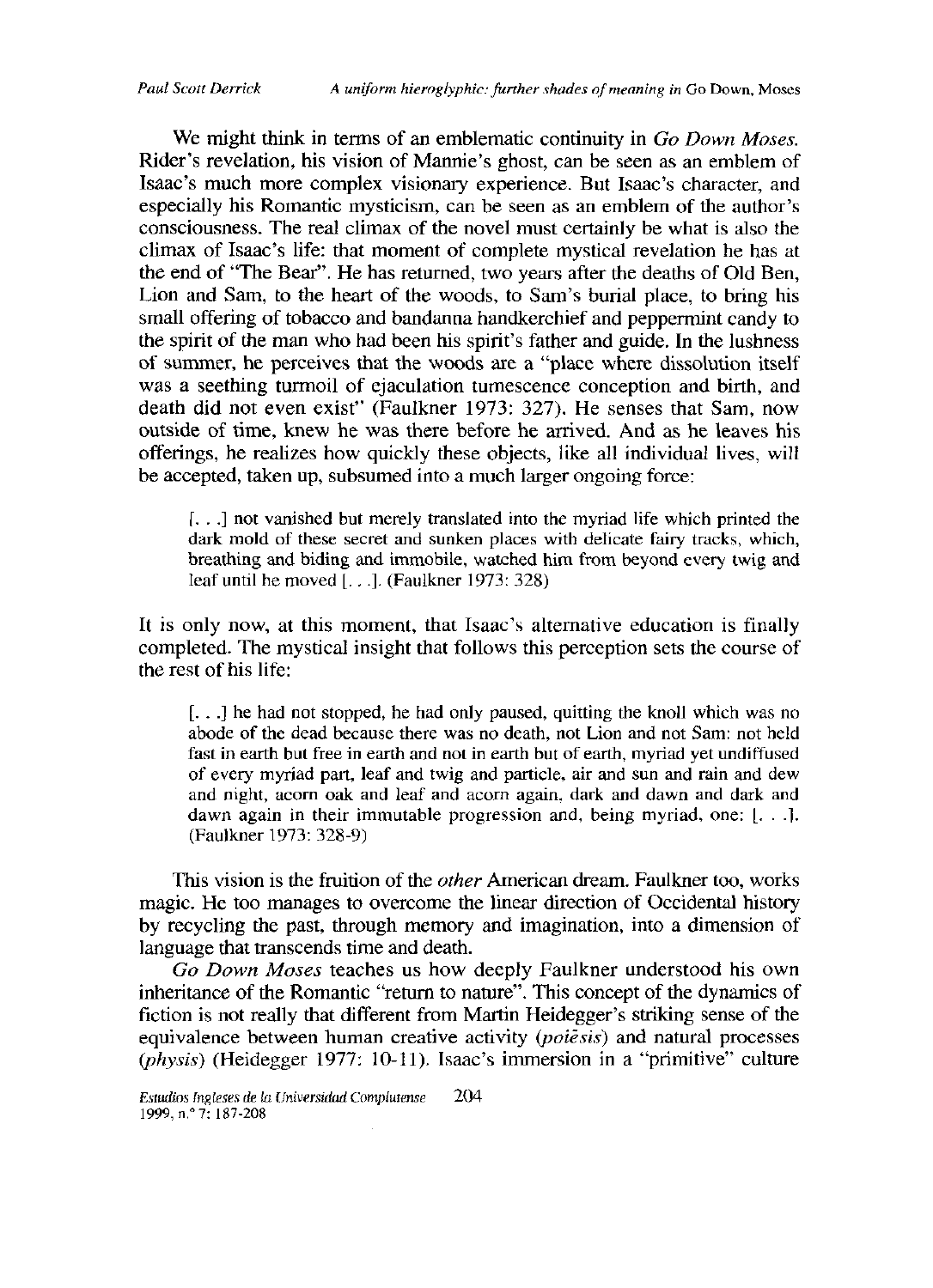constitutes a model for the use of the mind that complies with the natural cycle of the *regeneration* of death into life.

Therefore am I still A lover of the meadows and the woods, And mountains; and of all that we behold From this green earth; of all the mighty world Of eye, and ear, - both what they half create, And what perceive  $[\ldots]$ .

Faulkner's work —and Go Down Moses is an intriguing example— can be viewed as one of many culminations of the Romantic rejection of a belief, fostered by the success of the empirical method, in the absolute reality of an objective material world. As such, it is part of a "countermovement" that is searching for a feasible way to bridge the gap between subject and object through a more flexible use of the mind. The common denominator in all of these efforts is the recognition that thought does not merely reflect what is already there, but, to a certain degree (which may never be defined or quantified) also *projects* what it perceives.

The century that is now drawing to a close might be characterized by our growing awareness of the mutual interdependence between the act itself of thinking and what is thought, out of which is constantly arising what we know as reality. The general inquiry into this complex process constitutes the movement we like to call Modernism (and its Manneristic extension, Post-modernism).

The many themes of Go Down Moses are brilliantly subsumed into the conflict between white and non-white cultures, a conflict that reflects the growing dominance, in the West, of an orientation based on empiricism, and the tension created by the subsequent resistance to the nihilism inherent in such a way of using the world. Because our ideas do, over the course of time, become our physical realities, we must be careful in choosing those ideas we will believe in and act upon. The writer in the Romantic tradition, like Rider (is there a hidden pun in his name?), like Isaac McCaslin, like Emerson's poet, or like the Shaman in a so-called primitive society, constantly occupies that shifting frontier between concrete fact and misty fantasy, material bodies and immaterial ghosts. Maybe the most important thing for us to understand, at this point in time, is that this is also the borderline between two alternative ways of taking part in the world: one, which tells us that all life ends in death, and leaves the world in fragments; another, which tells us that all death opens out into life, and makes the world a symbiotic unity.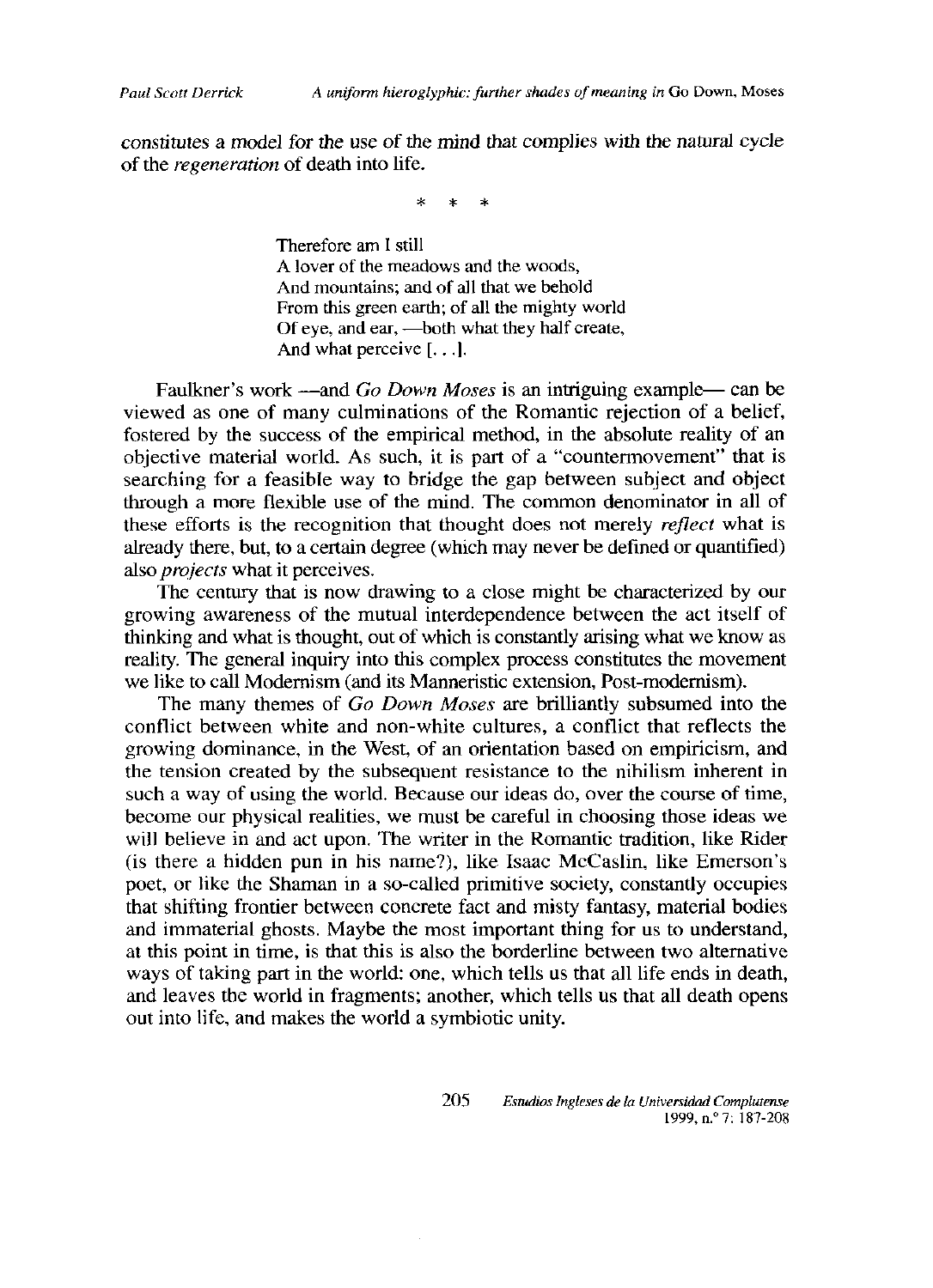## **NOTES**

<sup>1</sup> In either case, the tactic has been to read the story as a variation on one of the two themes of black-white relations or the question of sacrifice and renunciation exemplified in the figure of Isaac. Apart from early critics such as Stanley Tick (1962) or Marvin Klotz (1965), who simply find the story irrelevant to the overall scheme of the novel, John Pilkington takes a preliminary step toward a conciliation with "Pantaloon in Black". While he, too, believes that "Faulkner made no real effort to fit it into the other stories", he does point out that it is "a powerful treatment of the failure of understanding between the two races in the community" (Pilkington 1981: 259). Following in this general line are writers such as Walter Taylor and Richard C. Moreland. Taylor argues that Mannie's death drives Rider into a state of racial hysteria. With no apparent basis in the facts of the story, he concludes that "Rider could account for [her death] only as an act of God, and that pointed directly at the roots of his hysteria: in his heart, Rider believed all black tragedies came from whites. Those were his deep, permanent feelings, and they ignored the logic of the situation, denying him rest, until they found a racial outlet in his killing of Birdsong" (Taylor 1983: 140). Moreland, on the other hand, diffuses the overwhelming force of Rider's grief by explaining it away as a problem of discourse. He calls the story "a crisis in interracial literacy" (Moreland 1990: 171) and suggests that Rider is lynched because of his inability to "articulate his grief [...] in accordance with the three historically dominant discourses in his society " (172), religion, work and dissipation, that is, whiskey and gambling -what Moreland calls "Rider's hysterical carnivalesque" (173). Similarly, but somewhat more sympathetic to the story's human dimension, and to the human dimension of language, John T. Matthews claims that a "crisis of grief stands at the heart of this story, as in the others: Rider desires to speak to the death of Mannie [...] but he can find no words for his agony, just as he can neither deny her loss nor calm his memory." Further, he proposes that Rider's attempt to deal with his loss through ritual connects this story to the wilderness theme in the novel, as it "prepares for the hunters' wiser acceptance of loss as they mourn [...]" (Matthews 1982: 238). And finally, in what seems to me to be the most humane of these readings of the story, Daniel Hoffman focuses on the strength of Rider's love. It is, he says, "on the quality of his love, rather than on his dialect or his diet, that our attention should be fixed" (Hoffman 1989: 134). Hoffman states that "the main relevance of Rider's story to the rest of Go Down, Moses has to do with his all-but-superhuman devotion to Mannie", which should be understood as a point of reference for other relationships in the book, such as those between Lucas and Molly, George and Nat, or Roth and his mistress.

<sup>2</sup> Of those critics whose work I am familiar with, Daniel Hoffman's reading of "Pantaloon in Black" is closest to my own. He also thinks that the appearance of the ghost motivates Rider to try "to rejoin his dead wife's spirit" and that his murder of Birdsong is a calculated act of selfdestruction: "In what appears to be a gambling brawl but in fact is his willful committing of an act he knows will bring about his own death, Rider exposes Birdsong's cheating and, as the white man reaches for a pistol, he slashes Birdsong with his razor" (Hoffman 1989: 135).

 $3$  The complete text can be found in James Early (1972: 112-3).

<sup>4</sup> Maybe it would be well to recall that Eliot, too, found that the course of Western history had led to a dead-end, and dedicated himself to finding a way out. He also suggests that the isolation of the self is one of the sources of our ruin. His first recipe for a remedy to the waste of modern culture was to Give, Sympathize and Control. And if the idea of sympathy harks back to the Romantic concept of a harmonious fellow-feeling not only with others, but more fundamentally with the spiritual forces that suffuse all of nature, then the lines of The Waste Land at this point are especially pertinent:

> Dayadhvam: I have heard the key Turn in the door once and turn once only

Estudios Ingleses de la Universidad Complutense -206 1999, n.º 7: 187-208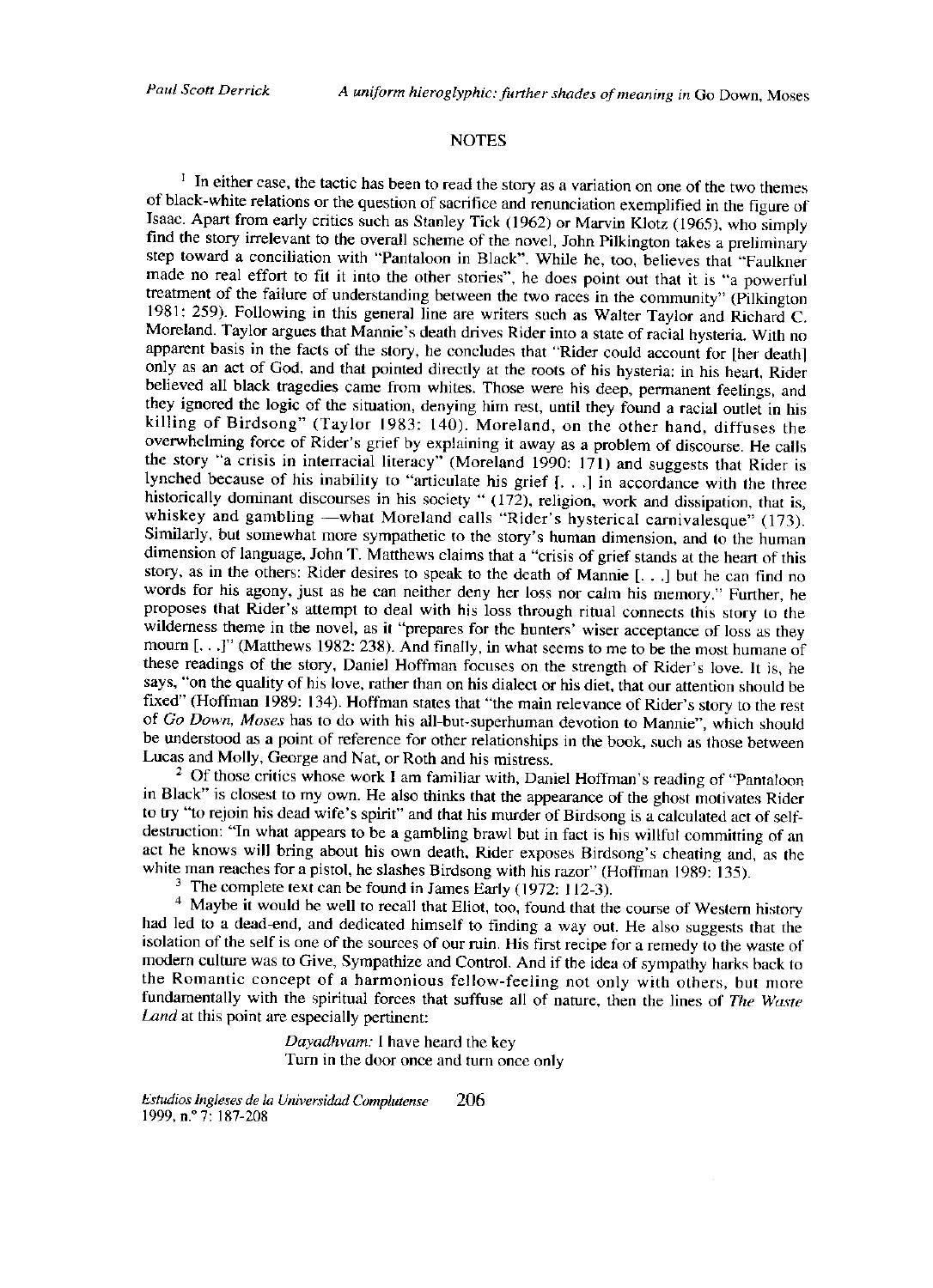We think of the key, each in his prison Thinking of the key, each confirms a prison (ll. 412-5).

The note that Eliot appends to these lines should also be considered in this context.

<sup>5</sup> Or bison, for that matter. I cannot resist including, as well, Black Elk's reflexion on the virtual extermination of this species. It is a telling alternative perspective on what we have often called our Manifest Destiny.

I can remember when the bison were so many that they could not be counted, but more and more Wasichus came to kill them until there were only heaps of bones scattered where they used to be. The Wasichus did not kill them to eat; they killed them for the metal that makes them crazy, and they took the hides to sell. Sometimes, they did not even take the hides, only the tongues; and I have heard that fire-boats came down the Missouri River loaded with dried bison tongues. You can see that the men who did this were crazy. Sometimes they did not even take the tongues; they just killed and killed because they liked to do that. When we hunted bison, we killed only what we needed. And when there was nothing left but heaps of bones, the Wasichus came and gathered up even the bones and sold them. (Neihardt 1972; 181)

 $6$  Proposition 6.522: "There are, indeed, things that cannot be put into words. They make *themselves manifest*. They are what is mystical." Proposition 7: "What we cannot speak about we must consign to silence."

 $7$  Although, as usual, it was Emerson who set the precedent. One of the reasons why we have so much difficulty in coming to terms with his work is that his lovely prose is constantly flirting with incoherence. He certainly must have realized that if his purpose was to instill the mind with an appreciation of the irrational, his language shouldn't be perfectly consistent, nor completely transparent and comprehensible. His writing almost always yields up deep sense to deep excavation, but we inevitably stumble over sentences that seem to collapse under the excessive strain. This one, for example, from "The American Scholar": "But for the evidence thence afforded to the philosophical doctrine of the identity of all minds, we should suppose some preestablished harmony, some foresight of souls that were to be, and some preparation of stores for their future wants, like the fact observed in insects, who lay up food before death for the young grub they shall never see." In spite of its complexity, in spite of what seems, after careful thought, to be an inherent contradiction, we know what this sentence wants to say. The intuition of abiding sense glimmers through a screen of confusing signals. Sooner or later, one realizes that the experience of reading Emerson's prose mimics the experience of mystical insight he was describing.

<sup>8</sup> "Character is higher than intellect," Emerson writes. "Thinking is the function. Living is the functionary. Does he lack organ or medium to impart his truth? He can still fall back on this elemental force of living them. This is a total act. Thinking is a partial act."

<sup>9</sup> John Pilkington gives a brief summary of the changes Faulkner made in the unpublished story "Almost" to make it what we know today as "Was". He says, "The novelist also added the rather unusual introductory, almost fragmentary paragraphs relating to Isaac McCaslin that seem wholly unconnected to the remainder of 'Was'" (Pilkington 1981: 246).

> Universitat de València Facultad de Filología Depto. de Filología Inglesa